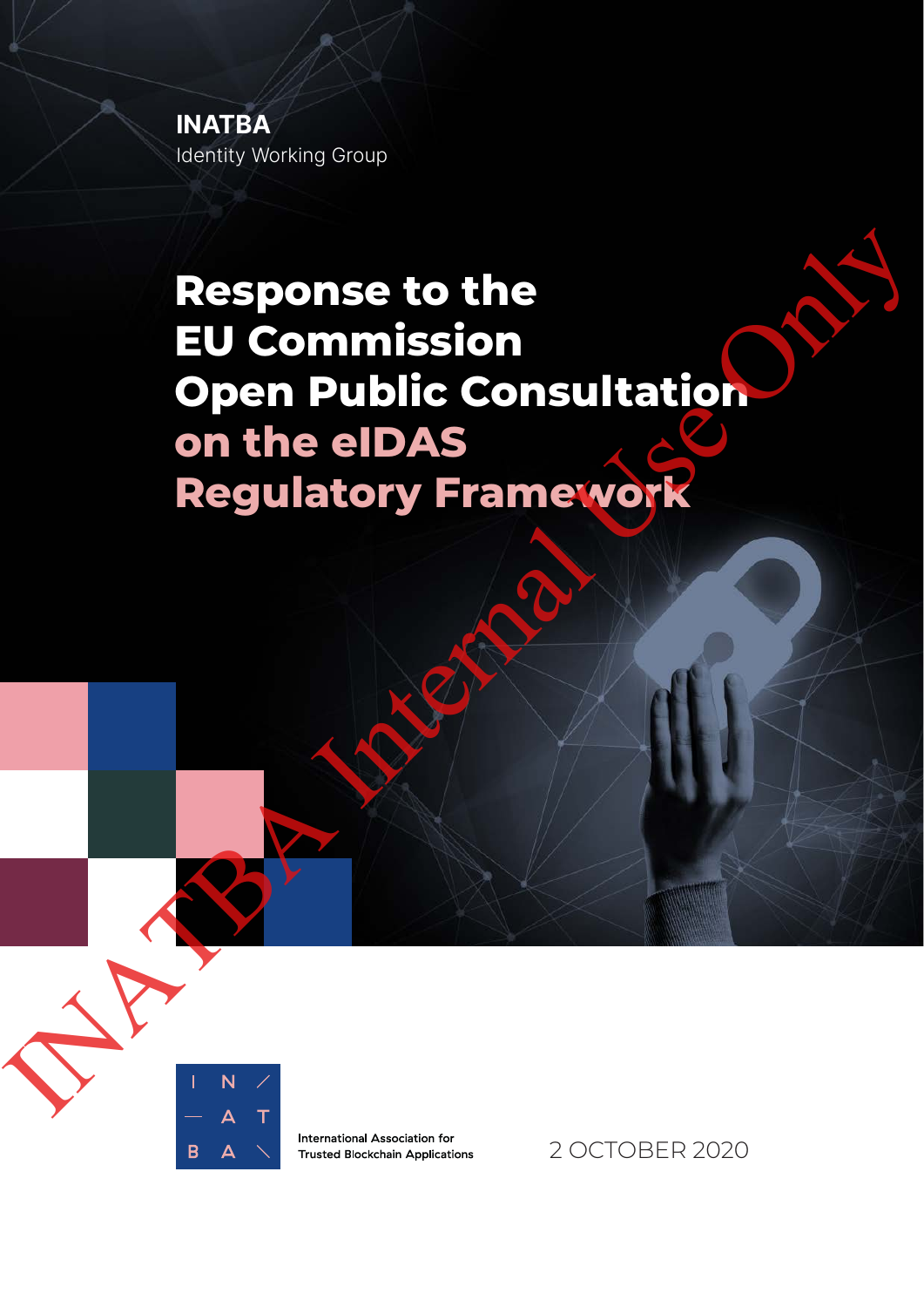

Avenue de Tervueren 188A/4, 1150 Bruxelles - Belgium

2nd October 2020

**Re: INATBA submission to DG CONNECT open market consultation on the EU Commission Open Public Consultation on the eIDAS Regulatory Framework**

Dear Sir or Madam,

Please find enclosed INATBA's submission which has also been submitted through the web portal.

This letter and submission serves to highlight and summaris the varied opinions of our membership base.

Our relatively young and highly innovative industry represents a significant opportunity for the European Commission to facilitate the establishment of Europe as a leading global location for blockchain and distributed ledger technologies. Internal Use of the Consumer property and the time of the Consumer Consumer Consumer Consumer Consumer Consumer Consumer Consumer Consumer Consumer Consumer Consumer Consumer Consumer Consumer Consumer Property Consumer Co

The submission has been drafted by members of our digital identity working group, representing a diverse set of experienced and innovative individuals and their respective organizations. Identifying the upcoming process of eIDAS evaluation as a critical development for our industry, we are looking forward to seeing this process continue and will be happy to engage in and support all upcoming steps in this process. experienced and innovative individual<br>organizations. Identifying the updevaluation as a critical development<br>looking forward to seeing this process.<br>process.<br>The project was led by the Co-chairs

International Association for Trusted Blockchain Applications

Association internationale sans but lucratif

Avenue De Tervueren 188A 1150 Bruxelles **Belgium** 

www.inatba.org

Registration number: BCE 0725685704

Bank details: International Association for Trusted Blockchain Applications

Volksbank Mittweida eG Markt 25, 09648 Mittweida

IBAN: DE 5587 0961 2401 9714 8560 SWIFT-Code: GENODEF1MIW

Board members: Dr. Julie Maupin (Chair), Nadia Filali (Treasurer), Kai Wagner (Secretary), Jacob Bangsgaard, Paco Garcia, Maike Gericke Carlos Kuchovsky, Dr. Nina-Luisa Siedler.

The project was led by the Co-chairs of the INATBA Identity Working Group Kai Wagner & Alex Puig.

INATBA Executive Director **Marc Taverner**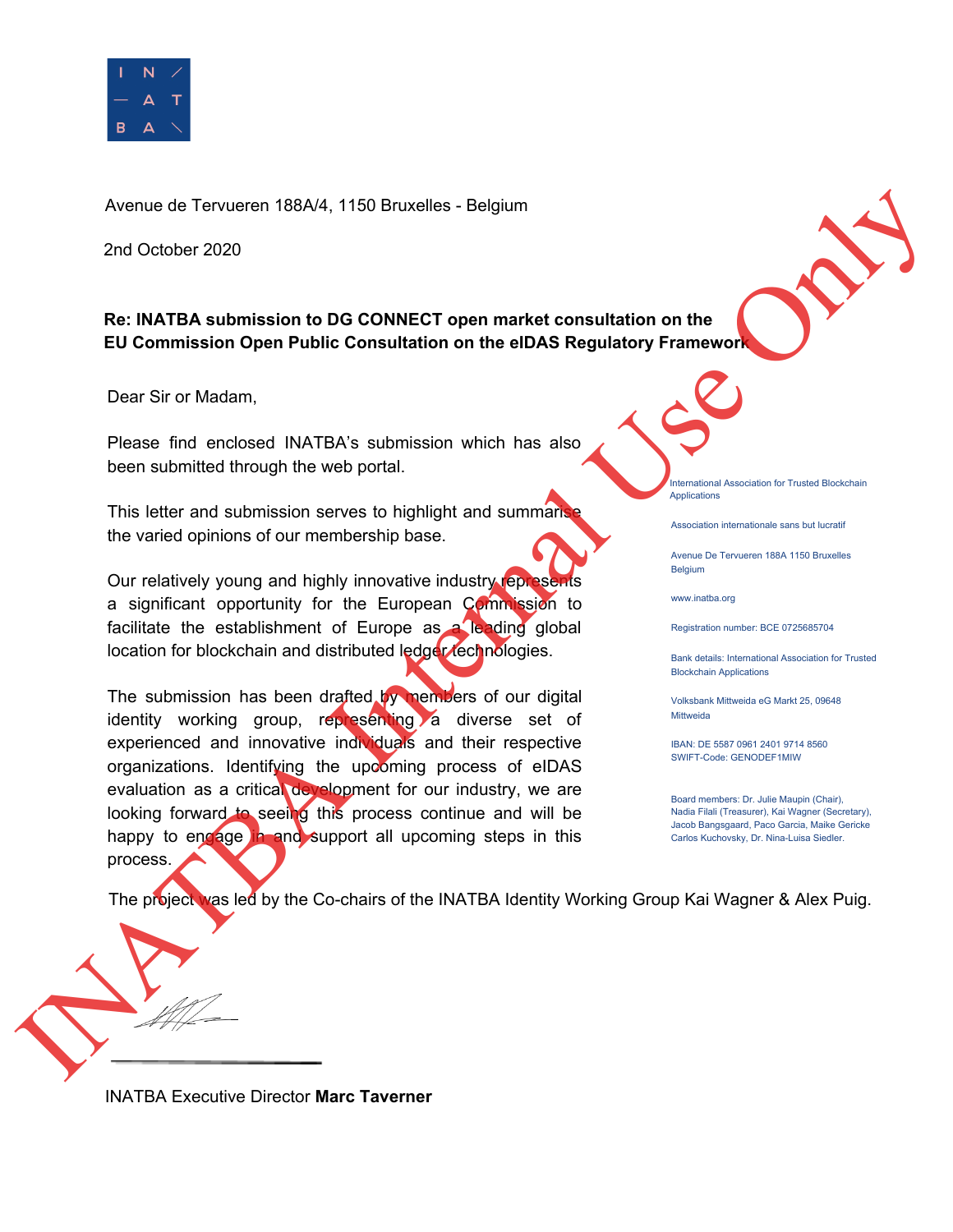

# **Table of contents 1. Introduction 1 2. About you section skipped for INATBA members 2 3. General questions about electronic identification (eID) 3 4. General questions about electronic trust services 8 5. Specific questions on electronic identity (eID) 10 6.** Specific questions on trust services **17 17 Attachment 1 28** 1.Adapt the eIDAS electronic identification concept to SSI 29 2. Extend the eIDAS notification procedure to all types of identity credentials 29 **Attachment 2 32** 1.Adapt the eIDAS qualified certificate concept to SSI 33 2. Regulate the issuance of Verifiable Attestations as a trust service 35 3. Regulate a specific type of DLT node as a trust service 37 Table of co[nt](#page-39-0)[e](#page-37-0)nts<br>
1. Introduction<br>
2. About you section skipped for INATBA members<br>
3. Gener[a](#page-31-1)[l](#page-3-0) questio[n](#page-4-0)s about electronic identification (eID)<br>
4. General questions about electronic tensity (eID)<br>
4. General questions abo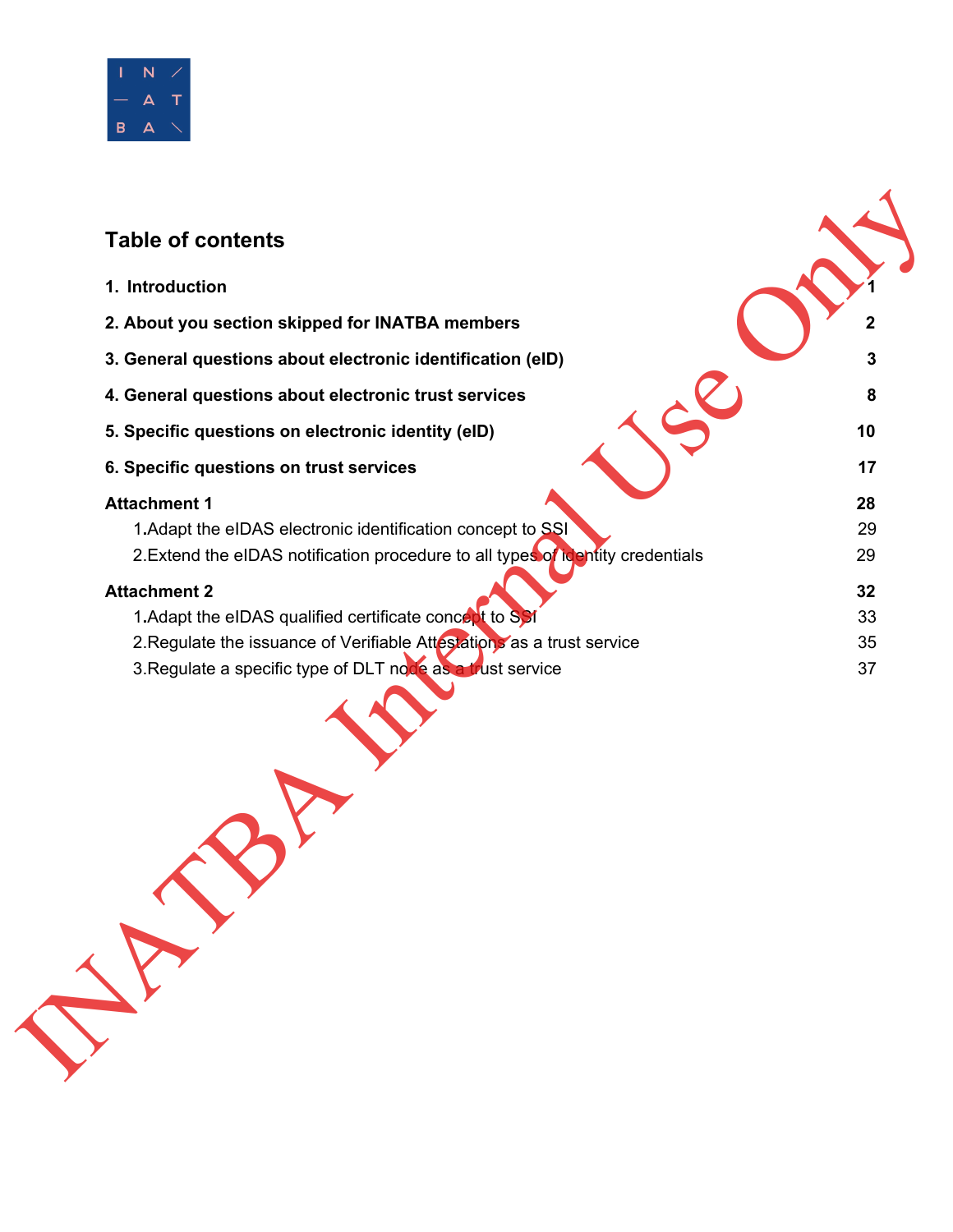

### <span id="page-3-0"></span>**1. Introduction**

Digital identity enables transactions in the digital world. In a hyper connected world, the ability to establish individual identities of natural persons, legal entities, machines and devices uniquely, accurately, quickly and securely is going to be critical and has a considerable potential for wealth creation.

The COVID-19 crisis clearly demonstrates the need to provide all European citizens and businesses quickly with a universally accepted, trusted digital identity and with trust services such as eSignatures to allow for seamless business continuity in the Single Market and to access to crucial and sensitive public online services such as in eHealth, eGovernment or eJustice. Universally accepted trusted identification and authentication enables effective protection of personal data in the online world. At the same time, it promotes business cases based on a discretionary disclosure of data and creates the conditions for a responsible and accountable management of data and artificial intelligence in society. Using these opportunities contributes to the recovery of the European economy and to the European digital autonomy. The revision of the eIDAS Regulation is therefore part of the Commission's response to the crisis. 1. Introduction<br>
Digital identity enables transactions in the digital ventd. In a hyper connected vertical website<br>
establish including distributes of natural persons, legal entities, machines and wince<br>
accuracy, quoday a

With the adoption of the eIDAS Regulation in 2014, the EU broke new ground globally by introducing a first cross-border framework for trusted digital identities and the so-called trust services such as electronic signatures that can be used to sign documents in the online world, much like one signs a document with a pen in the offline world. The eIDAS Regulation is meant to ensure secure and seamless electronic interaction between citizens, businesses and public authorities. This should increase trust in the internal market and make online services more effective. The European Commission is currently evaluating this regulatory framework.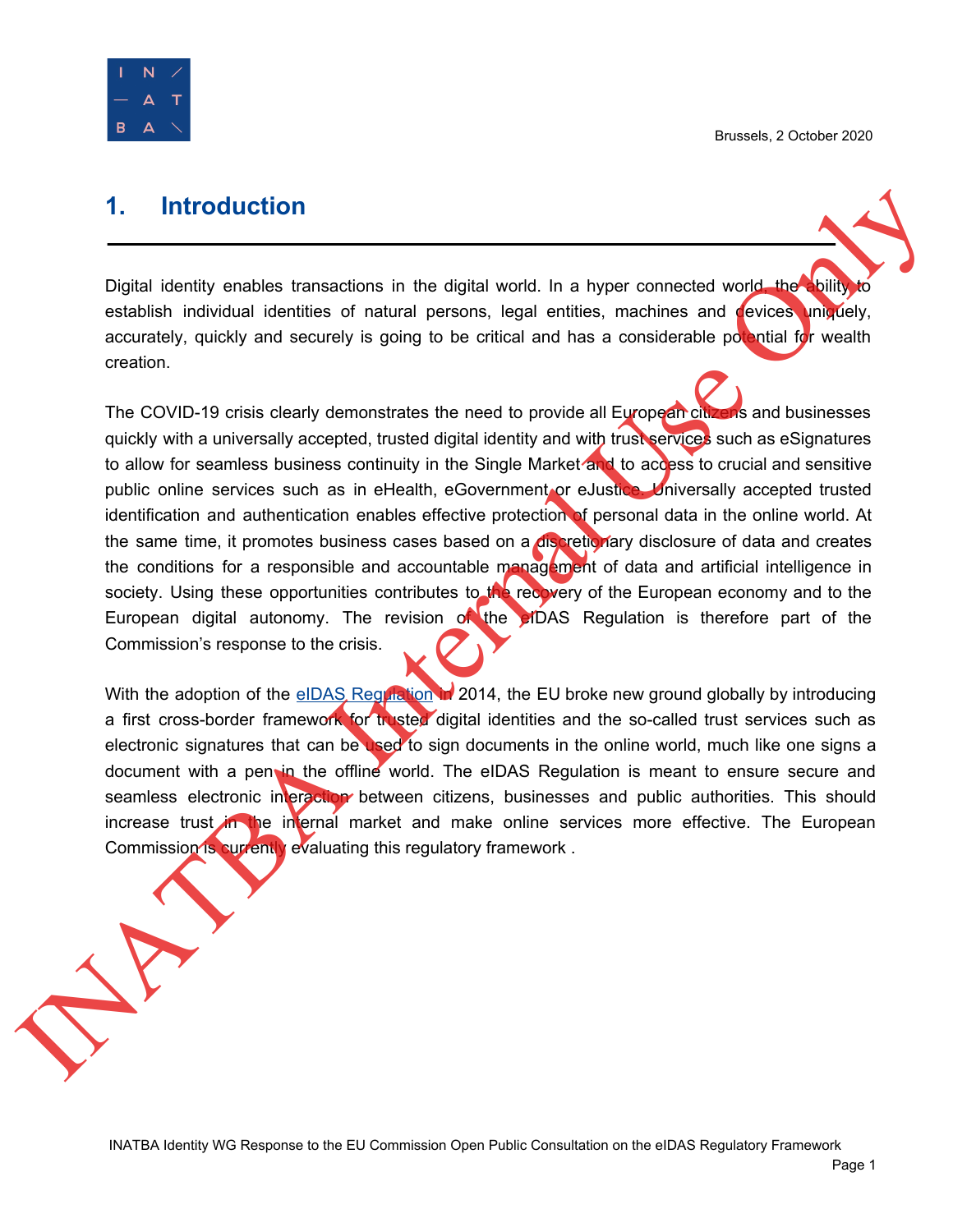

The eIDAS Regulation ensures:

• that individuals and businesses can use their own national electronic identification schemes (eID to authenticate when accessing public online services in other EU Member States. This is achieved by establishing an interoperability framework and by enforcing mutual legal recognition of notified schemes;

• the development of a European internal market for electronic Trust Services (electronic signatures, electronic seals, time stamps, electronic delivery services and website authentication) recognised across borders with the same legal status as traditional paper based processes

The Commission will assess to what extent the eIDAS framework remains fit for purpose, i.e., to deliver the intended outcomes, results and impacts and whether it is appropriate to modify the scope of the Regulation or its specific provisions, taking into account the experience gained in the application, as well as technological, market and legal developments.

In its Communication on Shaping Europe's Digital Future, published on 19th February 2020, the Commission took the position that universally accepted public electronic identity (eID) is necessary for consumers to have access to their data and securely use the products and services they want without having to use unrelated platforms to do so and unnecessarily sharing personal data with them. The Commission will consider revising the eIDAS Regulation to improve its effectiveness, extend its benefits to the private sector and promote trusted digital identities for all Europeans. In the individuals and businesses can use their own national electronic dentification schemes to the authentication when accessing public online services in their EU Member is Elast a rather of the complete online and th

The aim of this public consultation is to collect feedback on drivers and barriers to the development and uptake of eID and trust services in Europe and on the impacts of the options for delivering an EU digital identity. It targets broad public (e.g. citizens and end-users, including older persons and persons with disabilities) as well as companies directly impacted by the eIDAS Regulation (e.g. trust service providers, identity providers), competent authorities in the Member States, international organisations and concerned stakeholders on the eIDAS framework.

# <span id="page-4-0"></span>**2. About you section skipped for INATBA members**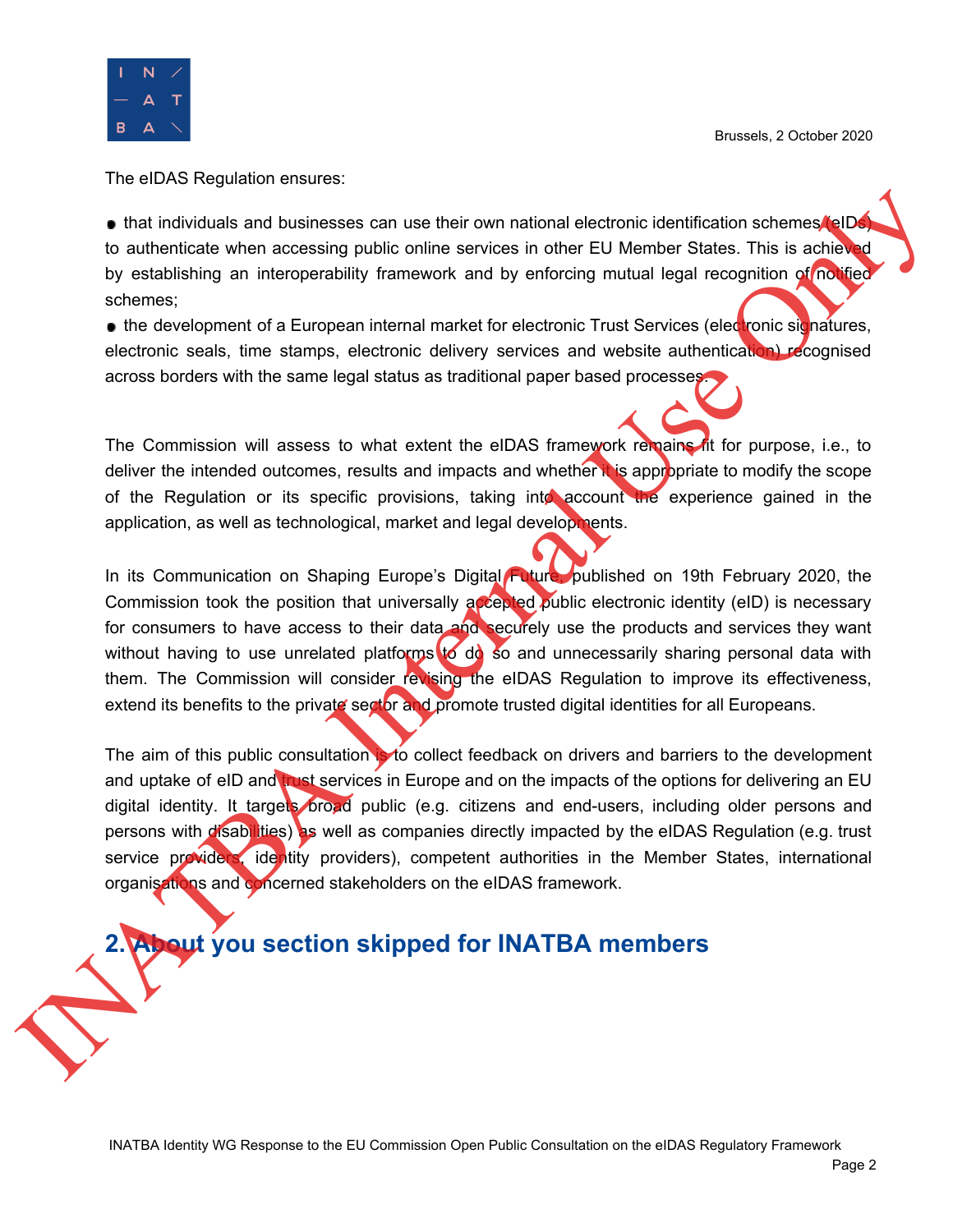

# <span id="page-5-0"></span>**3. General questions about electronic identification (eID)**

Individuals and businesses can use under eIDAS their own national electronic identification schemes (eIDs) (e.g. government issued eID cards/Apps) to authenticate when accessing public online services in other EU Member States. This is achieved by establishing interoperability of different national eIDs and enforcing mutual legal recognition of notified schemes.

In the context of this consultation, an eID is a means of electronic identification (it ascertains "who you are") and authentication (it proves that "you are who you say you are") issued by an organisation to be used in a wide range of online services provided by different organisations. A national identity card that can be used in eGovernment services provided by several agencies, or a social network login account that you can use in several online shops would qualify as eIDs, but the credentials given to you by your bank to access exclusively their online banking services would not. INCREASE A CONSIDERATION CONTROL TO THE CONSIDERATION CONTROL CONTROL CONTROL CONTROL IS CONTROL IS CONTROL IS CONTROL INCREASE ARE CONTROL CONTROL CONTROL CONTROL CONTROL CONTROL CONTROL CONTROL CONTROL CONTROL CONTROL C

#### **Do you have an electronic identification means (eID) which can be used to access online services?**

#### **Yes**

No Don't Know

#### **What type(s) of eID do you use? (multiple choice allowed)**

eIDs provided by my government or other public authority

Personal user accounts provided by social networks or online platforms

eIDs provided by other private sector organisations (e.g. trust service providers, banks, mobile operators)

**Other**

#### **If other please specify:**

**The majority of INATBA members use eIDs provided by governments or other public authorities. However, others use personal user accounts provided by social networks or online platforms and some use eIDs provided by other private sector organisations.**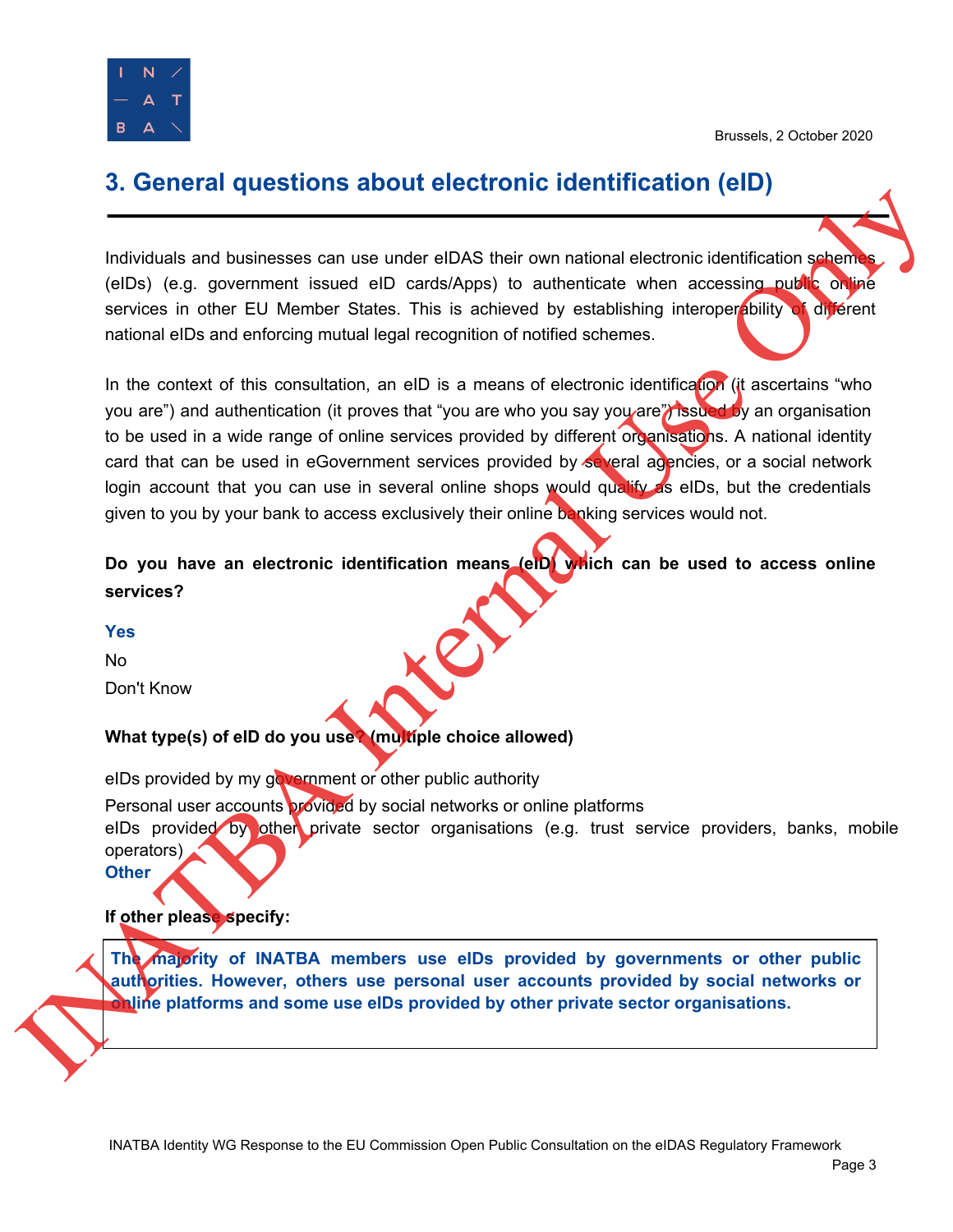

#### **How often do you use your eID to access or use online services?**

#### **For what services do you use or would you like to use your eID?**

| For what services do you use or would you like to use your elD?<br><b>Nould like to use my eID</b><br>I already use my eID<br>X<br>Public services (e.g. fill in your tax form, request<br>$\mathbf 1$<br>certificates, )<br>X<br>Utility services (energy, water supply), telecom<br>services<br>X<br>Medical (eHealth) services<br>X<br>Open a bank account<br>X<br>Shop online<br>Access online platforms (e.g. social networks,<br>X<br>my online streaming account)<br>Other | <b>Once a month</b>       |  |
|-----------------------------------------------------------------------------------------------------------------------------------------------------------------------------------------------------------------------------------------------------------------------------------------------------------------------------------------------------------------------------------------------------------------------------------------------------------------------------------|---------------------------|--|
|                                                                                                                                                                                                                                                                                                                                                                                                                                                                                   | Less than once a month    |  |
|                                                                                                                                                                                                                                                                                                                                                                                                                                                                                   | Never                     |  |
|                                                                                                                                                                                                                                                                                                                                                                                                                                                                                   | I don't know / no opinion |  |
|                                                                                                                                                                                                                                                                                                                                                                                                                                                                                   |                           |  |
|                                                                                                                                                                                                                                                                                                                                                                                                                                                                                   |                           |  |
|                                                                                                                                                                                                                                                                                                                                                                                                                                                                                   |                           |  |
|                                                                                                                                                                                                                                                                                                                                                                                                                                                                                   |                           |  |
|                                                                                                                                                                                                                                                                                                                                                                                                                                                                                   |                           |  |
|                                                                                                                                                                                                                                                                                                                                                                                                                                                                                   |                           |  |
|                                                                                                                                                                                                                                                                                                                                                                                                                                                                                   |                           |  |
|                                                                                                                                                                                                                                                                                                                                                                                                                                                                                   |                           |  |
|                                                                                                                                                                                                                                                                                                                                                                                                                                                                                   |                           |  |
|                                                                                                                                                                                                                                                                                                                                                                                                                                                                                   |                           |  |
|                                                                                                                                                                                                                                                                                                                                                                                                                                                                                   |                           |  |
|                                                                                                                                                                                                                                                                                                                                                                                                                                                                                   |                           |  |
|                                                                                                                                                                                                                                                                                                                                                                                                                                                                                   |                           |  |
|                                                                                                                                                                                                                                                                                                                                                                                                                                                                                   |                           |  |
|                                                                                                                                                                                                                                                                                                                                                                                                                                                                                   |                           |  |
|                                                                                                                                                                                                                                                                                                                                                                                                                                                                                   |                           |  |
|                                                                                                                                                                                                                                                                                                                                                                                                                                                                                   |                           |  |
|                                                                                                                                                                                                                                                                                                                                                                                                                                                                                   |                           |  |
| *Have you found the availability of the eID means or the electronic trust services (e.<br>g. electronic signature) particularly useful during the lockdown measures introduced due to                                                                                                                                                                                                                                                                                             |                           |  |
| the COVID-19 crisis?                                                                                                                                                                                                                                                                                                                                                                                                                                                              | Yes                       |  |
|                                                                                                                                                                                                                                                                                                                                                                                                                                                                                   |                           |  |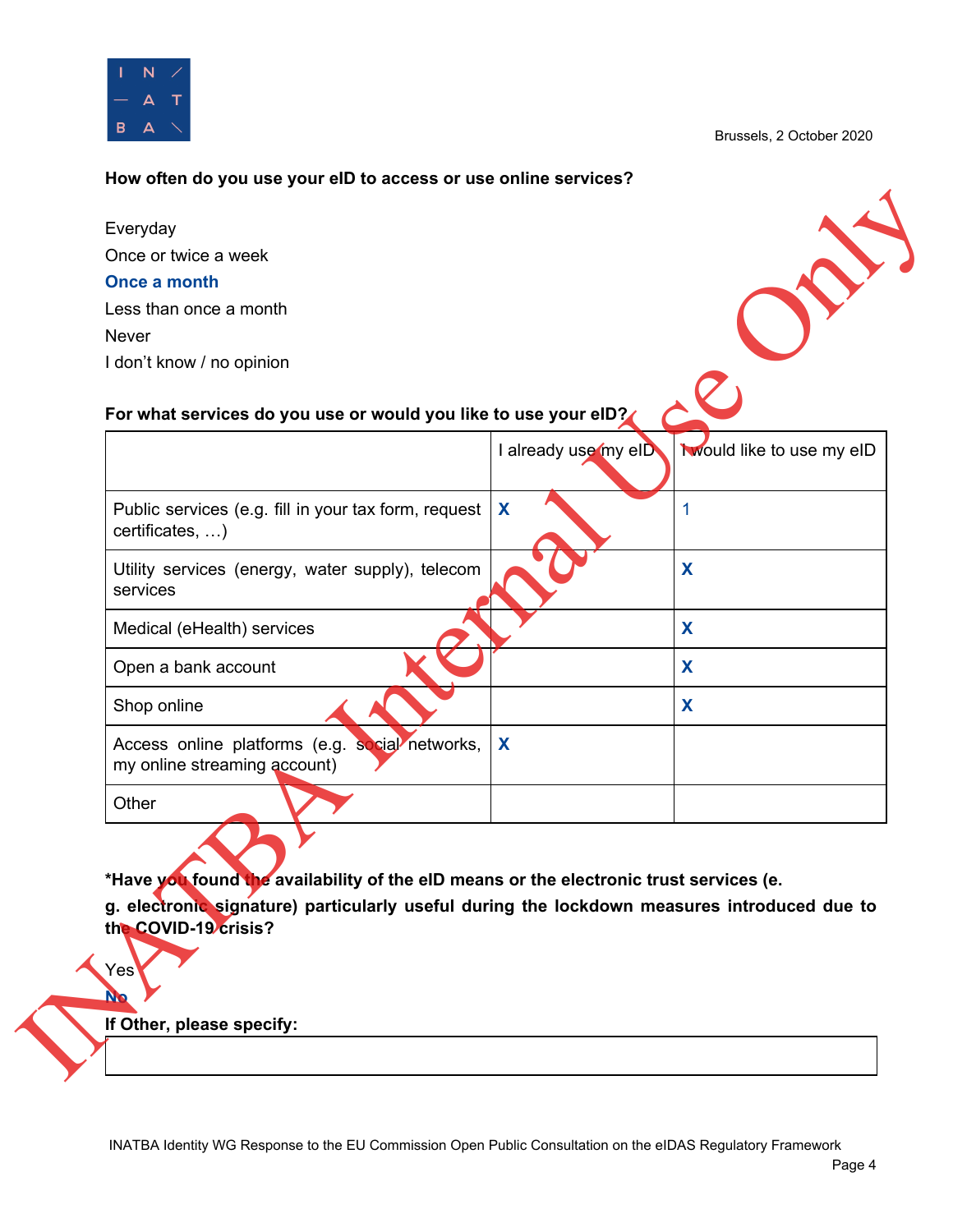

#### **If no, what was the reason? (multiple options can be selected)**

I do not have them or could not get one (e.g. face to face interaction was needed obtain/activate/renew an eID/eSignature certificate during the lockdown)

**The online services I would need to use are not available for my eID / eSignature tools I could not access the online services I would need due to usability / technical issues (e.g. lack of a card reader, software incompatibility, accessibility barriers for persons with disabilities)** I do not have them or could not get one (e.g. face to face interaction was need<br>otherwise the contine services it would need to use are not available for my etho i estigrature tools<br>The contine services it would need to us

Lack of trust **Other** 

**If Other, please specify:**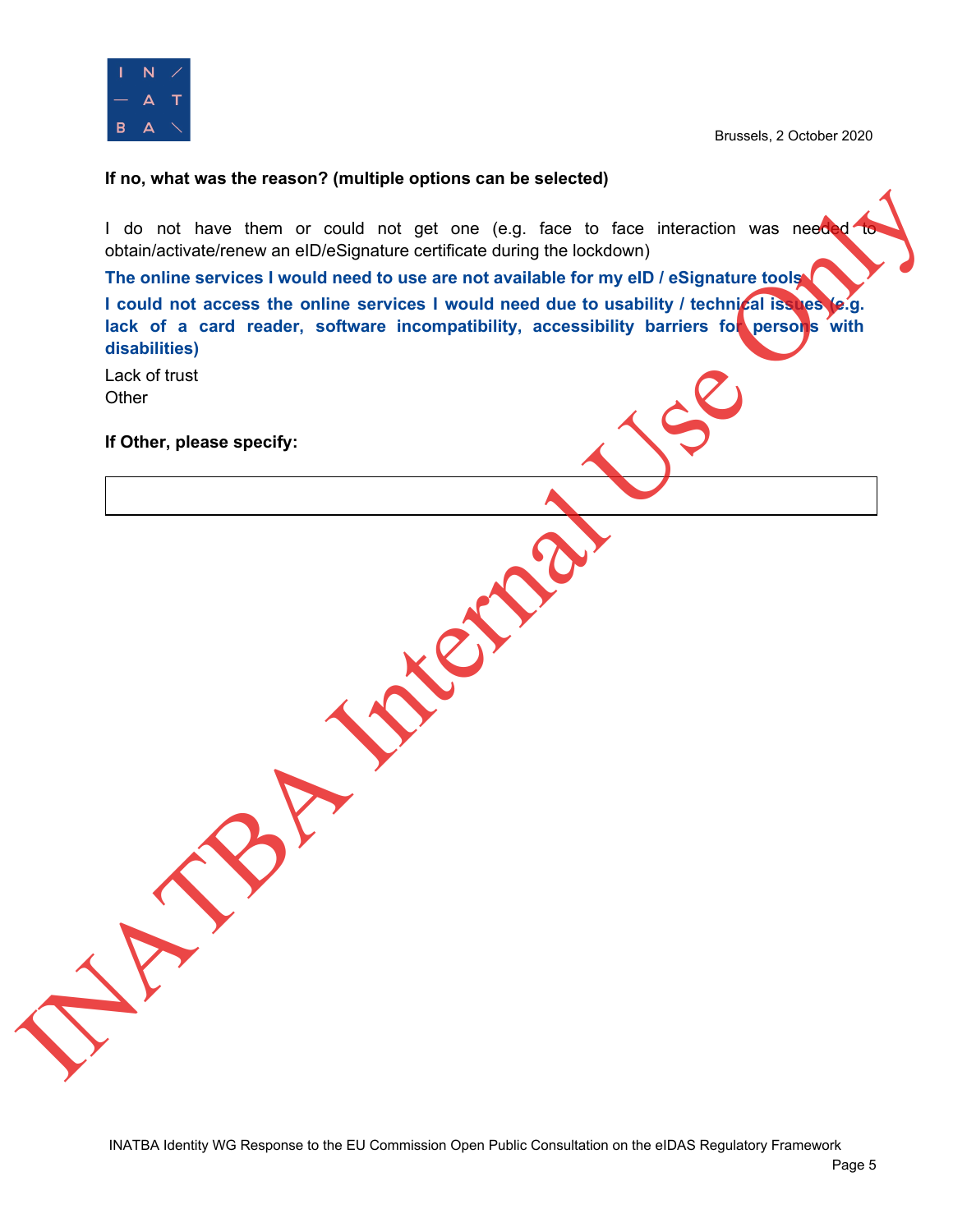

*The eIDAS Regulation ensures that individuals and businesses can use their own national electronic identification schemes (eIDs) to authenticate when accessing public online services in other EU Member States. This is achieved by establishing interoperability and enforcing mutual legal recognition of the so called notified schemes. The list of notified national eID schemes is published here.* Wember Shares Tris is a chien the theoretic who is consistent with a convention of the three states and the social control of the social control of the social control of the social control of the social control of the soci

**Are you aware that you can use one of the notified national eID schemes to access online public services in other EU Member States?**

#### **Yes**

No

**If you have one of these notified eIDs - have you ever used it to access online services in another EU Member State than your country of residence?**

Yes **No** Maybe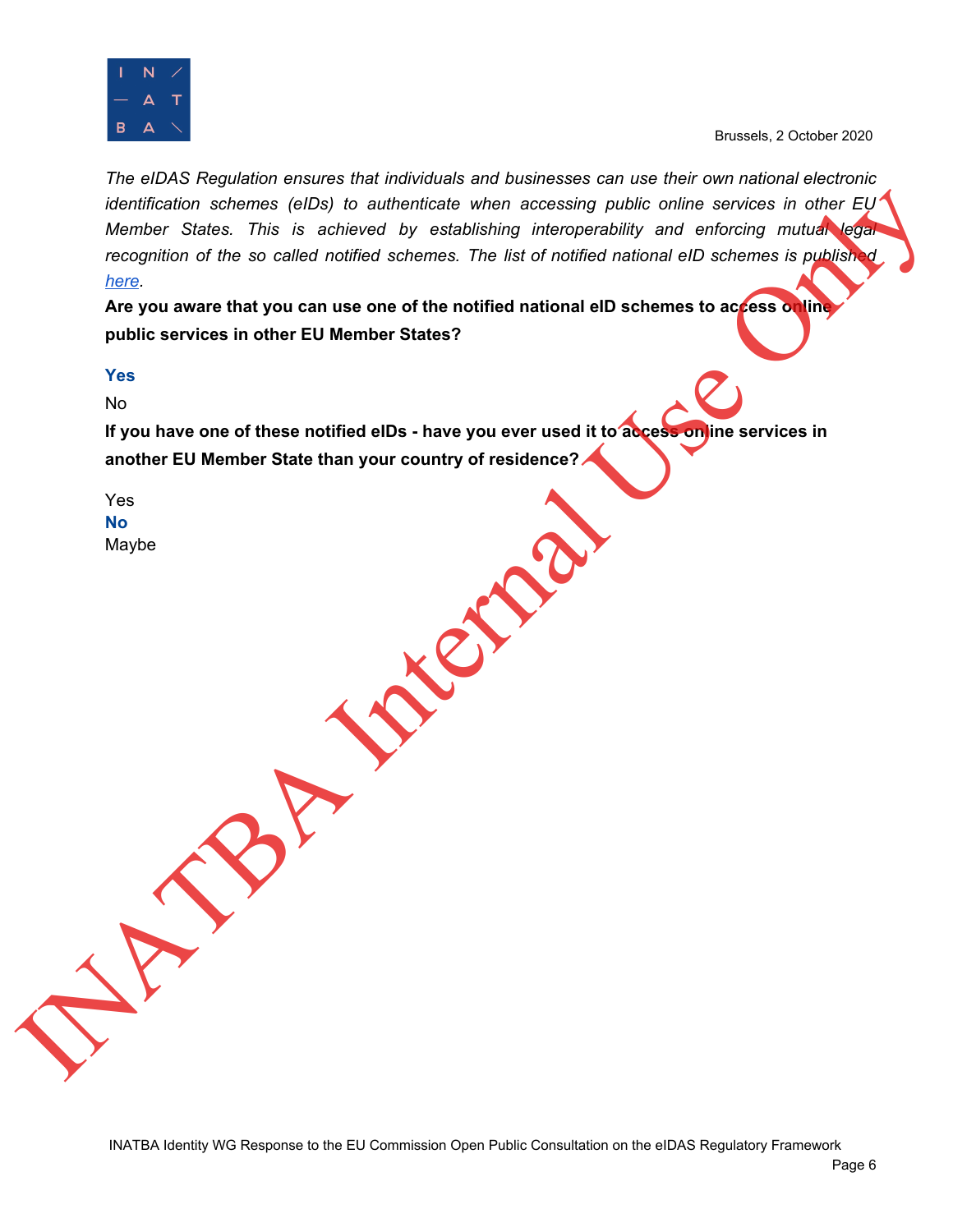

**How important for you is the ability to use your eID to access public services in other EU Member States?**

**Very important** Somewhat important Not really important Don't know

**How important for you is to have a secure single digital ID that could serve for all online services (both public and private) that provides you with the control over the use of your personal data?** Members Elastes?<br>
Service Important<br>
Service Important<br>
Service Important<br>
Not really important<br>
How important for you is to have a secure single digital ID that could serve for any<br>
service (both public and private) that

#### **Very important**

Somewhat important Not really important Don't know

**How important for you is the ability to use your eID on your mobile phone?**

#### **Very important**

Somewhat important Not really important Don't know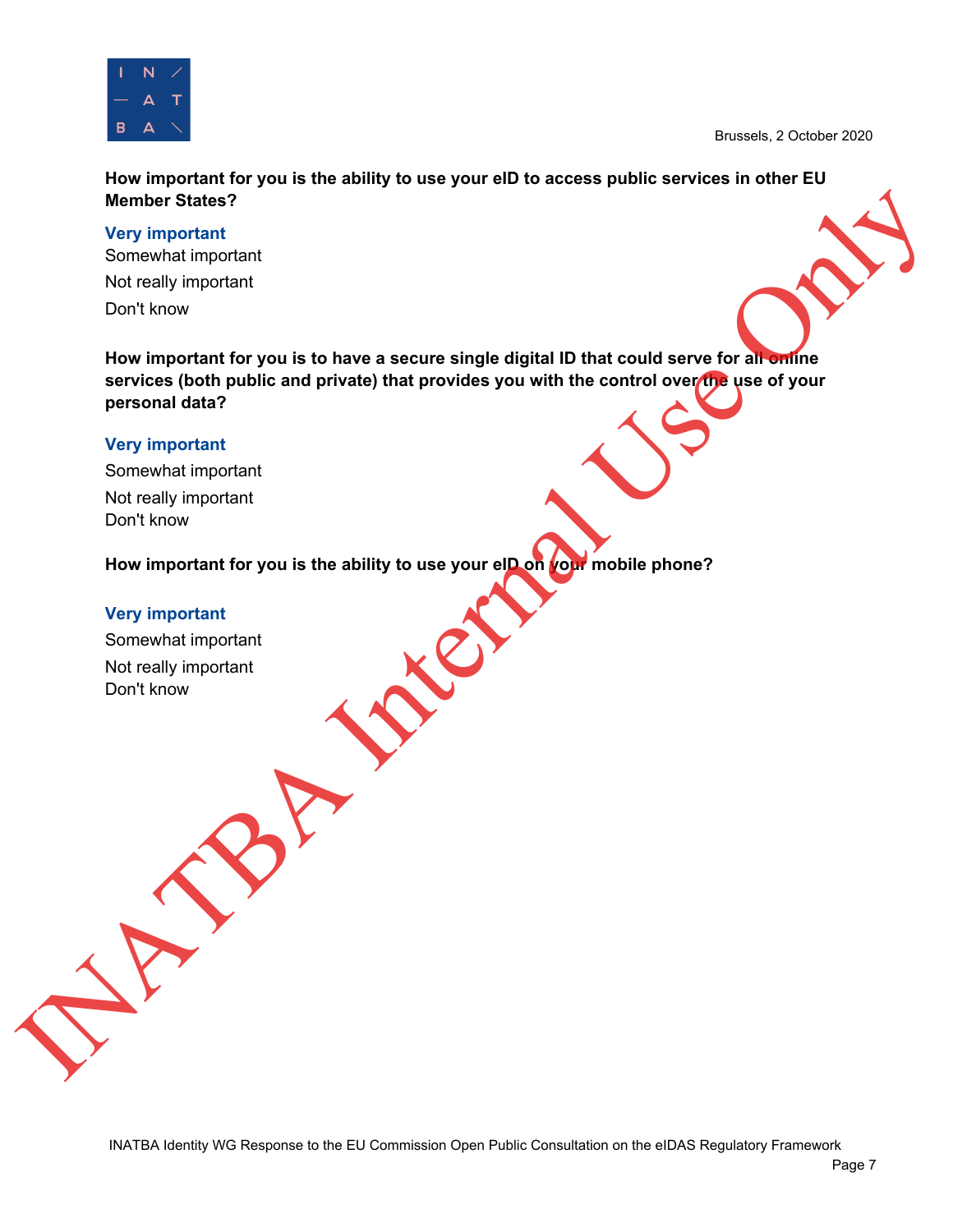

## <span id="page-10-0"></span>**4. General questions about electronic trust services**

#### **Yes**

| namely electronic signatures, electronic seals, time stamp, electronic delivery service and website<br>authentication - by ensuring that they will work across borders and have the same legal status as<br>traditional paper based processes. |                   |       |                                         | The eIDAS Regulation aimed to create a European internal market for electronic trust services |                      |                                 |
|------------------------------------------------------------------------------------------------------------------------------------------------------------------------------------------------------------------------------------------------|-------------------|-------|-----------------------------------------|-----------------------------------------------------------------------------------------------|----------------------|---------------------------------|
| Have you ever used electronic trust services (e.g. eSignature, eSeal or Timestamp)?                                                                                                                                                            |                   |       |                                         |                                                                                               |                      |                                 |
| <b>Yes</b>                                                                                                                                                                                                                                     |                   |       |                                         |                                                                                               |                      |                                 |
| <b>No</b>                                                                                                                                                                                                                                      |                   |       |                                         |                                                                                               |                      |                                 |
| Don't know                                                                                                                                                                                                                                     |                   |       |                                         |                                                                                               |                      |                                 |
| To what extent do you agree or disagree with the following statements? (only one option per<br>question)                                                                                                                                       |                   |       |                                         |                                                                                               |                      |                                 |
|                                                                                                                                                                                                                                                | Strongly<br>agree | Agree | <b>Neither</b><br>agree nor<br>disagree | <b>Disagree</b>                                                                               | Strongly<br>disagree | I don't<br>know / no<br>opinion |
| The availability and offer of<br>electronic trust services in<br>the EU is sufficient.                                                                                                                                                         |                   |       | X                                       |                                                                                               |                      |                                 |
| The eIDAS Regulation needs<br>to be strengthened as a<br>response to the COVID-19<br>crisis                                                                                                                                                    |                   |       | X                                       |                                                                                               |                      |                                 |
| Providing the same legal<br>effect to electronic trust<br>services (e.g. qualified<br>e-signature is equivalent to<br>handwritten one) helped<br>increase their take-up.                                                                       |                   |       | X                                       |                                                                                               |                      |                                 |
|                                                                                                                                                                                                                                                |                   |       |                                         |                                                                                               |                      |                                 |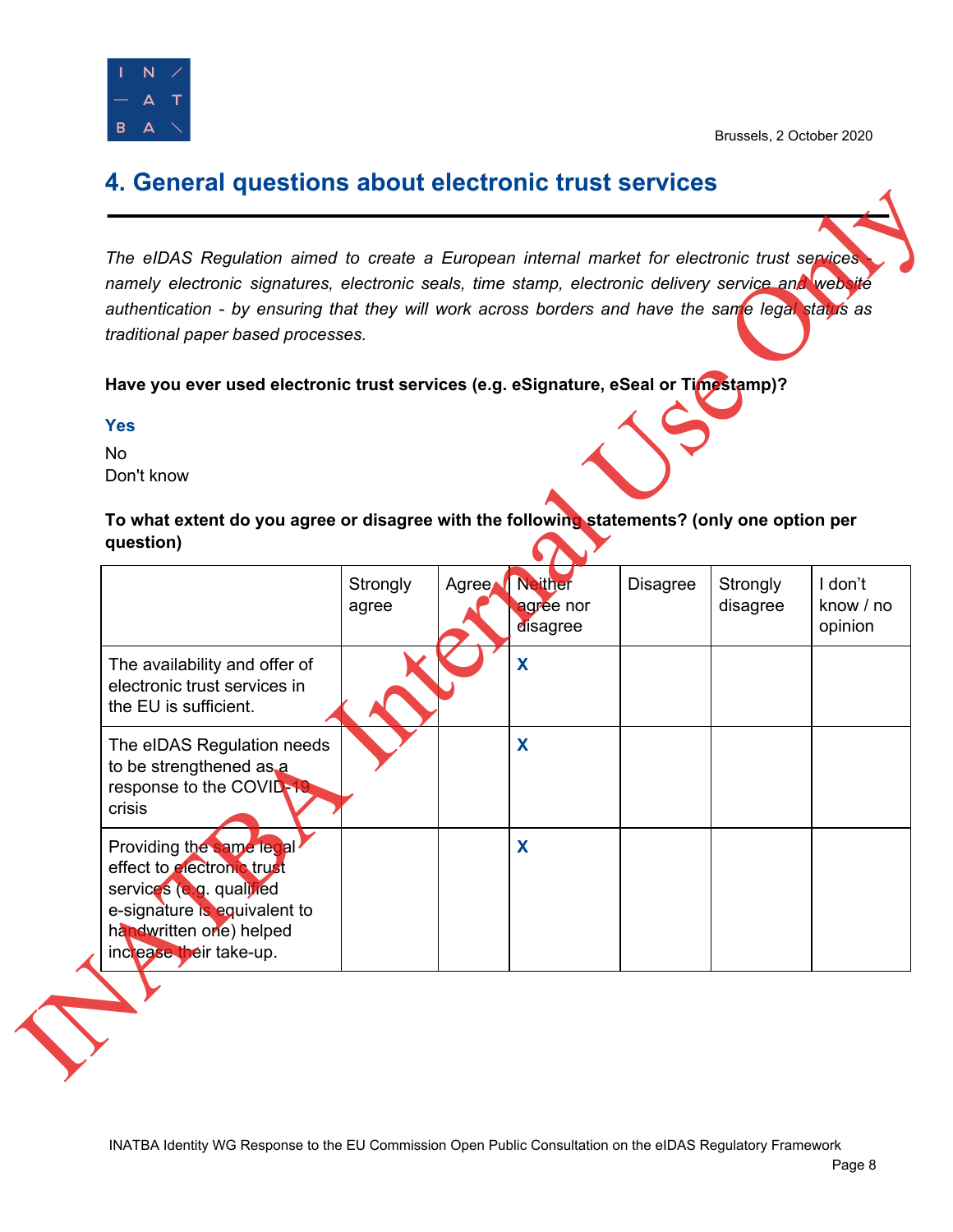

| X<br>Public administrations should<br>roll out more public services,<br>making better use of<br>electronic trust services in<br>their contact with citizens and<br>businesses.<br>Do you think that additional trust services should be regulated at EU level?<br><b>Yes</b><br><b>No</b><br>Don't know<br>If yes, please specify the additional trust services:<br>INATBA members believe that there should be trust services that enable citizens and<br>businesses to utilize self-sovereign identity technology (ie. to receive verifiable credentials<br>from regulated trust services). These should enable: Data portability (moving data from one<br>platform/network to another); Tracking access to personal data and giving explicit consent |  |  |  |
|---------------------------------------------------------------------------------------------------------------------------------------------------------------------------------------------------------------------------------------------------------------------------------------------------------------------------------------------------------------------------------------------------------------------------------------------------------------------------------------------------------------------------------------------------------------------------------------------------------------------------------------------------------------------------------------------------------------------------------------------------------|--|--|--|
|                                                                                                                                                                                                                                                                                                                                                                                                                                                                                                                                                                                                                                                                                                                                                         |  |  |  |
|                                                                                                                                                                                                                                                                                                                                                                                                                                                                                                                                                                                                                                                                                                                                                         |  |  |  |
|                                                                                                                                                                                                                                                                                                                                                                                                                                                                                                                                                                                                                                                                                                                                                         |  |  |  |

#### **Do you think that additional trust services should be regulated at EU level?**

#### **If yes, please specify the additional trust services:**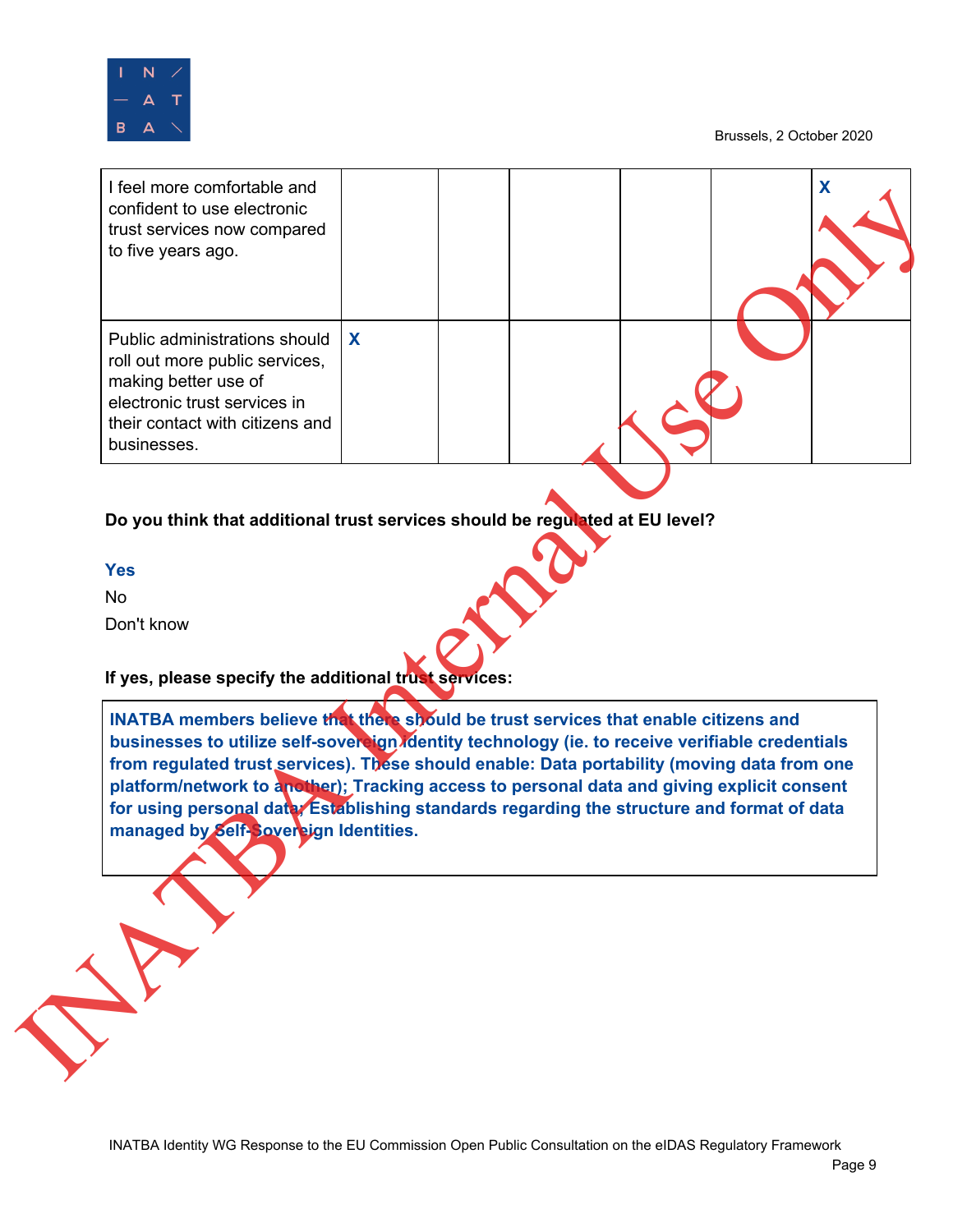

# <span id="page-12-0"></span>**5. Specific questions on electronic identity (eID)**

*To answer these more specific questions would require a certain knowledge of the eIDAS Regulation.*

**Would you like to answer more specific questions about rules on eID under the eIDAS Regulation and the future digital identity?**

**Yes**

No

#### **Are you replying as:**

End-user of eID (e.g. citizen, company) Provider of online services (public sector) Provider of online services (private sector) Provider of Identity and Authentication solutions and / or technologies and IT solutions in this area (e.g. software, hardware, services) Think tank, research, academic institution or individual expert **Trade/business/professional association or other interest representation organisation** To answer these more specific questions would require a certain innovating of the eIDAS Regulation and the future signation such depictes about rules on eID under the CIAS Regulation and the future digital identity?<br>
Next

Public policy maker Non-governmental organisation **Other** 

**If Other, please specify:**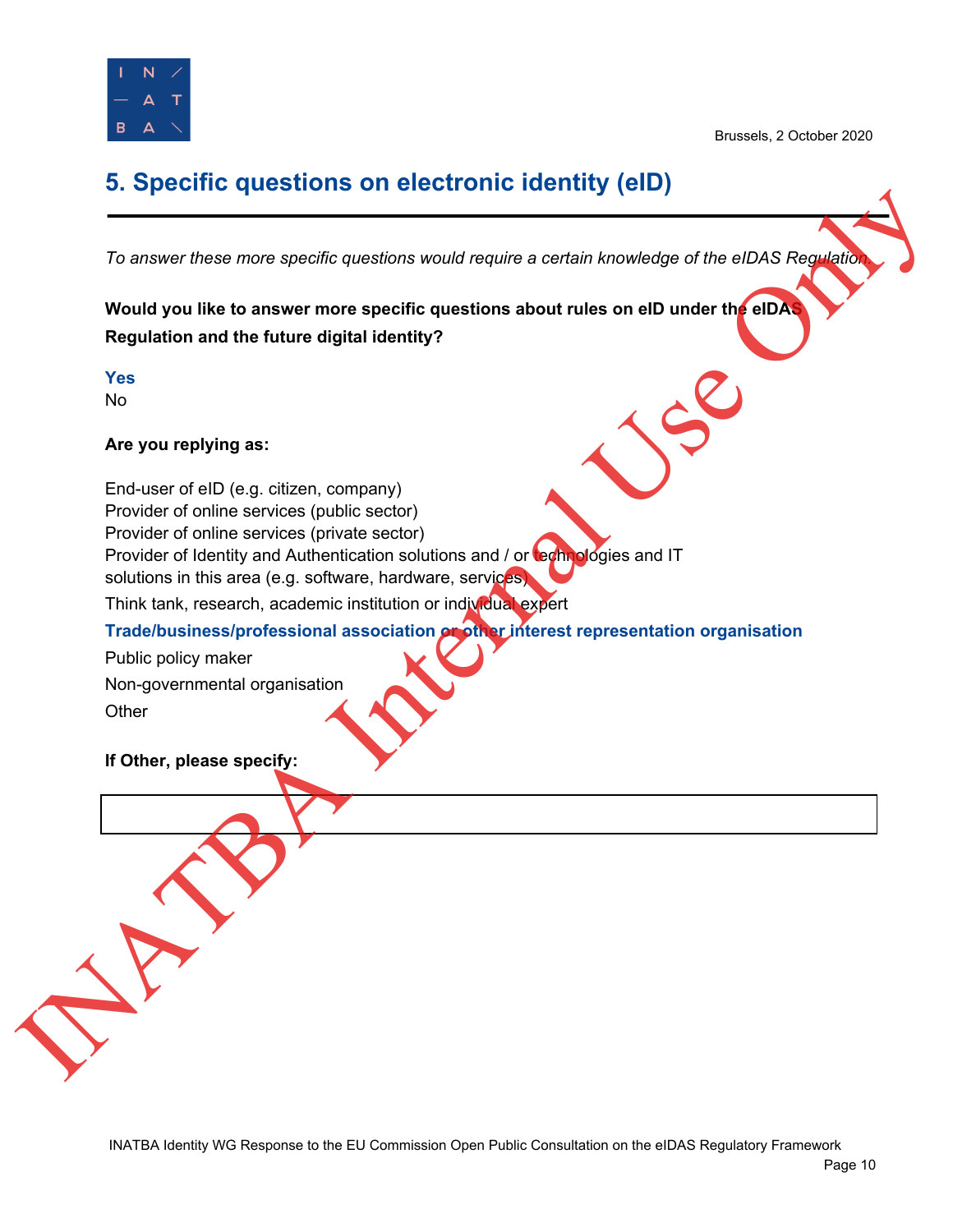

#### **To what extent do you agree or disagree with the following statements?**

|                                                                                                                                                                                              | Strongly<br>agree | Agree | <b>Neither</b><br>agree nor<br>disagree | <b>Disagree</b> | Strongly<br>disagree | 1 don't<br>know / no<br>opinion |
|----------------------------------------------------------------------------------------------------------------------------------------------------------------------------------------------|-------------------|-------|-----------------------------------------|-----------------|----------------------|---------------------------------|
| The number of online public<br>services to be accessed in a<br>cross-border context by<br>using one of the published<br>national eID schemes has<br>considerably increased due<br>to eIDAS.  |                   |       | X                                       |                 |                      |                                 |
| The eIDAS Regulation<br>provides an adequate legal<br>framework for cross-border<br>electronic identification in<br>Europe.                                                                  |                   | X     |                                         |                 |                      |                                 |
| The eIDAS legal framework<br>for cross-border electronic<br>identification in Europe<br>should be strengthened as a<br>response to the COVID-19<br>crisis.                                   |                   |       |                                         |                 |                      |                                 |
| The scope of the eIDAS<br>Regulation should be<br>extended to provide a level<br>playing field for the private<br>economic actors operating in<br>the field of electronic<br>identification. |                   | X     |                                         |                 |                      |                                 |
| The interoperability<br>framework established by<br>the eIDAS is optimal and<br>supports sufficiently the<br>mutual recognition of the eID<br>schemes.                                       |                   |       |                                         | X               |                      |                                 |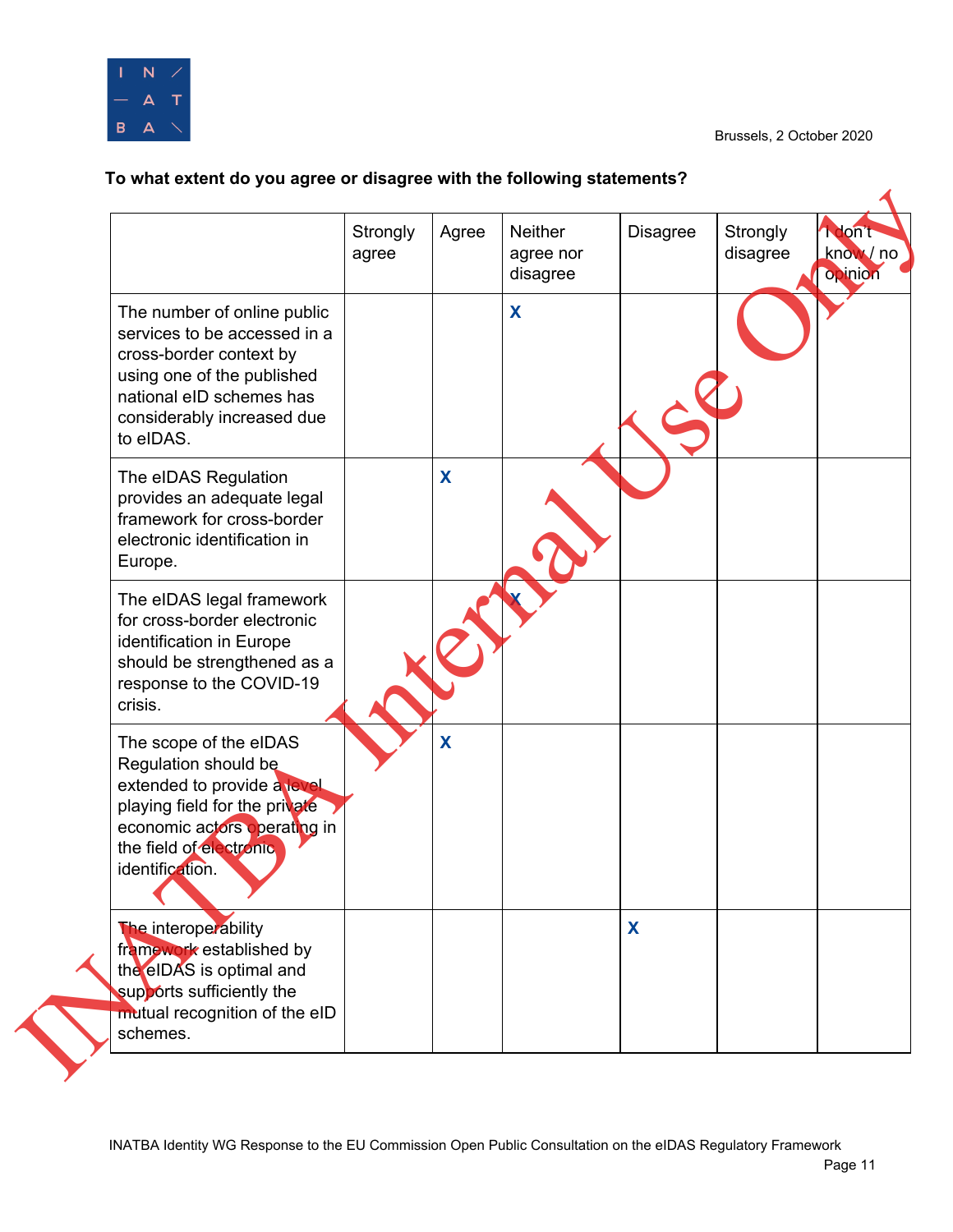

#### **Do you agree that the use of electronic identification to access online public services across borders contributes to:**

|                                                                                     | Strongly<br>agree | Agree       | Neither<br>agree not<br>disagree | <b>Disagree</b> | Strongly<br>disagree | <b>Ldon't</b><br>know/no<br>opinion |
|-------------------------------------------------------------------------------------|-------------------|-------------|----------------------------------|-----------------|----------------------|-------------------------------------|
| Enhancing user<br>friendliness                                                      |                   | X           |                                  |                 |                      |                                     |
| Saving time                                                                         |                   | X           |                                  |                 |                      |                                     |
| Saving money                                                                        |                   | X           |                                  |                 |                      |                                     |
| The simplification of<br>the<br>administrative<br>procedure                         |                   | X           |                                  |                 |                      |                                     |
| An increase of<br>service quality                                                   |                   | $\mathbf x$ |                                  |                 |                      |                                     |
| An increase of<br>service security                                                  |                   | х           |                                  |                 |                      |                                     |
| The protection of<br>personal data                                                  |                   |             | X                                |                 |                      |                                     |
| The better access to<br>services<br>in another EU<br>country                        |                   |             |                                  |                 |                      |                                     |
| An increase of the<br>certainty on<br>the authenticity of<br>the users'<br>identity |                   | X           |                                  |                 |                      |                                     |
| Enhancing clarity on<br>the                                                         |                   | X           |                                  |                 |                      |                                     |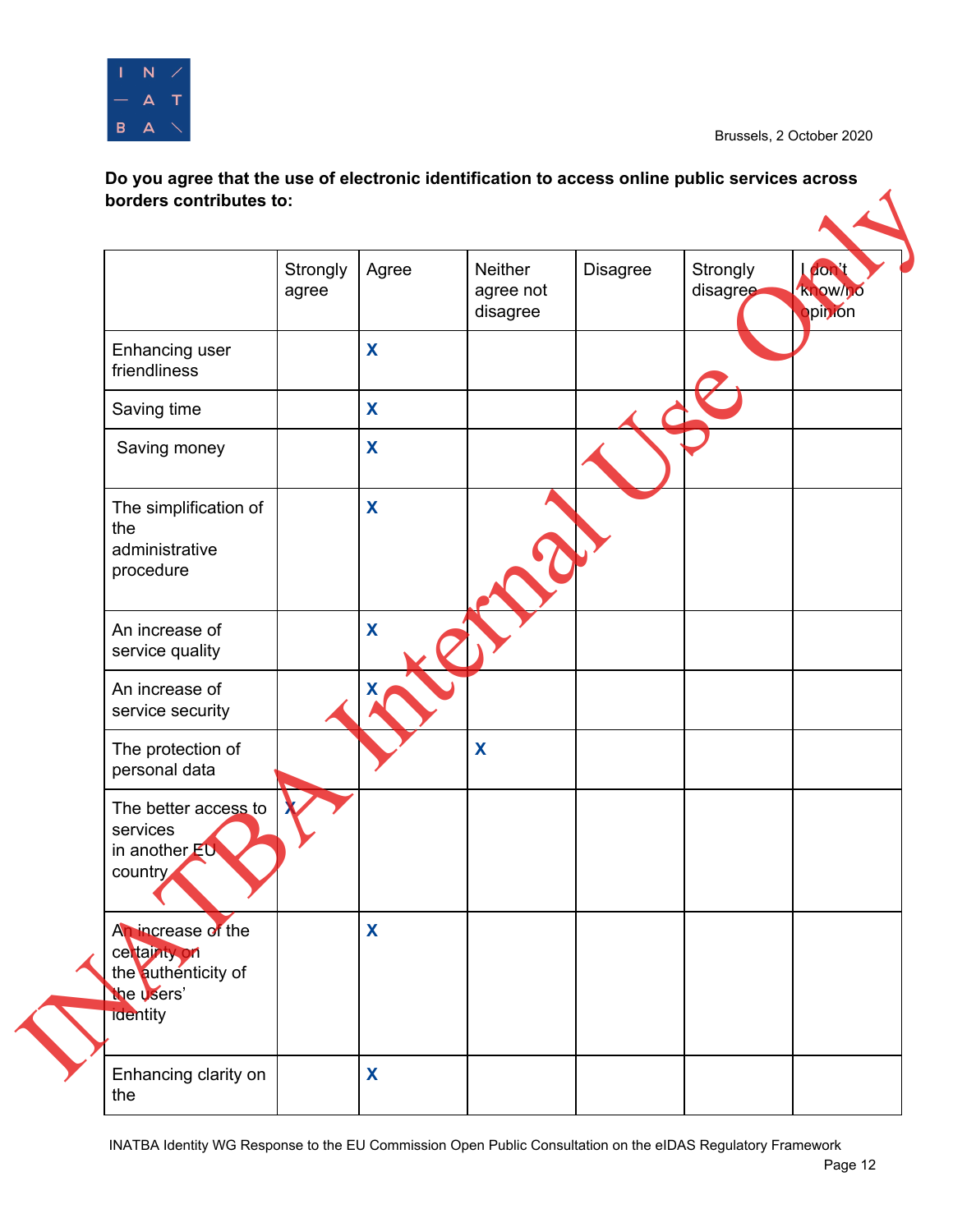

| liability of the<br>provider of the<br>electronic identity                                                       |   |  |
|------------------------------------------------------------------------------------------------------------------|---|--|
| The access to<br>services to a<br>larger group of<br>users thanks to<br>the uptake of eID                        | X |  |
| In your opinion, are there currently any factors limiting the cross-horder use of electronic                     |   |  |
| identification?                                                                                                  |   |  |
|                                                                                                                  |   |  |
| <b>Yes</b>                                                                                                       |   |  |
| <b>No</b>                                                                                                        |   |  |
| Don't know                                                                                                       |   |  |
|                                                                                                                  |   |  |
| What are the factors limiting the cross-border use of electronic identification? (Multiple choice<br>is allowed) |   |  |
| Lack of awareness                                                                                                |   |  |
| No need for it / Not relevant                                                                                    |   |  |
| Limited number of notified eID schemes                                                                           |   |  |
| Lack of availability of relevant public services                                                                 |   |  |
|                                                                                                                  |   |  |
| Lack of trust                                                                                                    |   |  |
| Preference for paper-based solutions or face-to-face interactions                                                |   |  |
| Too expensive                                                                                                    |   |  |
| Too complicated Anot user-friendly / accessibility barriers for persons with disabilities                        |   |  |
| Privacy concerns                                                                                                 |   |  |
| Legal obstacles (example: face-to-face interaction required by national legislation)                             |   |  |
| Limited scope of eID schemes notified under the eIDAS Regulation                                                 |   |  |
| (governmentally issued/recognised elDs only)                                                                     |   |  |

#### **Yes**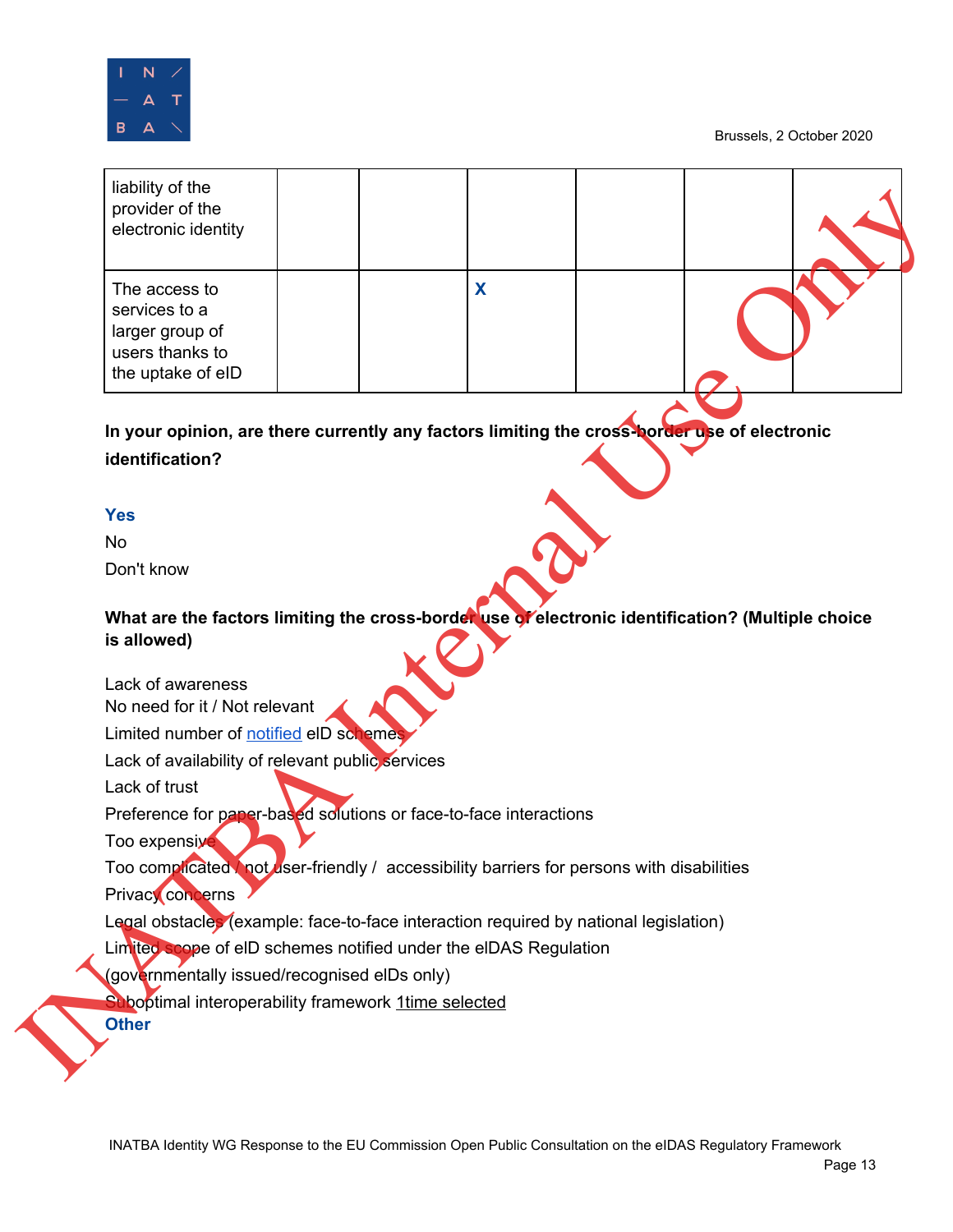

**If Other, please specify:**

**The majority of INATBA members highlight the following factors: Lack of awareness; Limited number of notified elD schemes; Lack of availability of relevant public services. Others also identify the following as limiting factors: Preference for paper-based solutions or face-to-face interactions, Too complicated / not user-friendly / accessibility barriers for persons with disabilities, Legal obstacles (example: face-to-face interaction required by national legislation), Limited scope of elD schemes notified under the elDAS Regulation.** The majority of INATBA members highlight the following factors: Lack of award<br>
Limited number of <u>notallina</u> die schemes: Lack of availability of relevant ability of relevant ability of relevant ability of relevant ability

**To what extent do you agree that the eIDAS Regulation has achieved its objectives with regard to electronic identification?**

*The objectives were: to enhance trust in electronic transactions in the internal market by providing a common foundation for secure and seamless electronic interaction between citizens, businesses and public authorities, thereby increasing the effectiveness of public online services in the EU.*

*The Regulation ensures that individuals and businesses can use their own national electronic identification schemes (eIDs) to authenticate when accessing public online services in other EU Member States, by establishing interoperability and enforcing mutual legal recognition of notified schemes.*

Strongly agree

Agree

**Neither agree nor disagree**

**Disagree** Strongly disagree I don't know / no opinior

**Please elaborate on how the eIDAS Regulation has/not achieved its objectives with regard to electronic identification.**

*Do not hesitate to further elaborate on your previous answers.*

**In your opinion, should the elDAS Regulation or its implementation be improved?**

No Don't know

**Yes**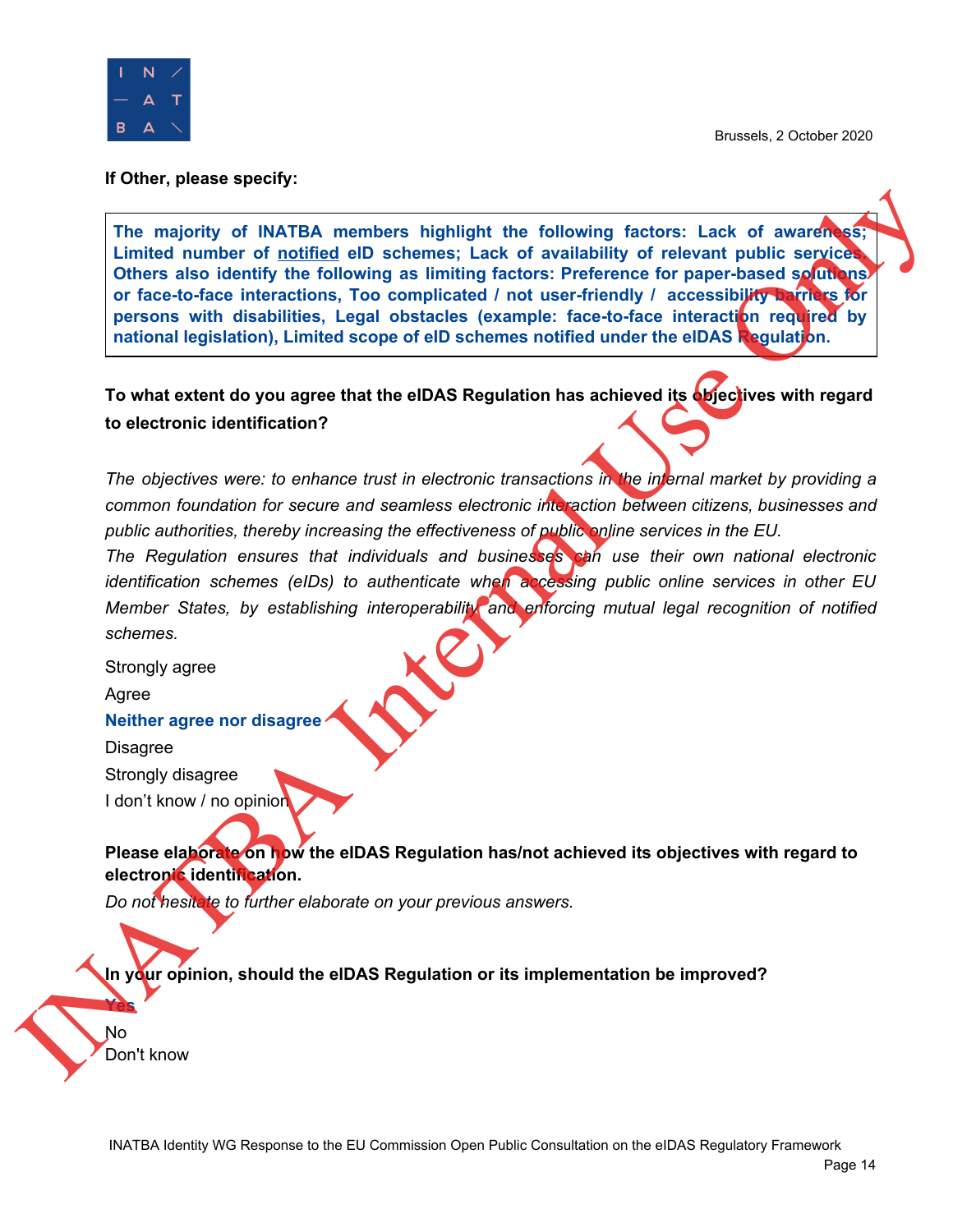

#### **Which of the following corrective actions should be taken? (multiple choices can be selected)**

Adopting guidelines to improve legal coherence and consistency

#### **Further harmonisation through requirements established in secondary legislation (implementing acts), standardisation and the introduction of certification to the advantage of particularly convenient and secure solutions**

A shift from voluntary to mandatory notification of national eID schemes

An obligation for Member States to make authentication available to the private sector 2time selected

**Introduction of new private sector digital identity trust services for identification, authentication and provision of attributes**

**Introduction of an obligation for the public sector to recognise attributes, credentials and attestations issued in electronic form by trust service providers and public authorities registered as authoritative sources**

**Introduction of an obligation for the private sector to recognise trusted digital identities: eIDs notified under eIDAS and trust services for identification, authentication and provision of attributes** Adopting guidelines to improve legal coherence and consistency<br>Further harmonisation in rough requirements established in secondary legislation<br>(implementing acts), standardistion and the introduction of contribution to th

Provision of identification for non-human entities (e.g AI agents, IoT devices)

**In your opinion, should there be a single and universally accepted European digital identity scheme, complementary to the national publicly issued electronic identities, allowing for a simple, trusted and secure possibility for citizens to identify themselves online?**

**Yes**

No Don't know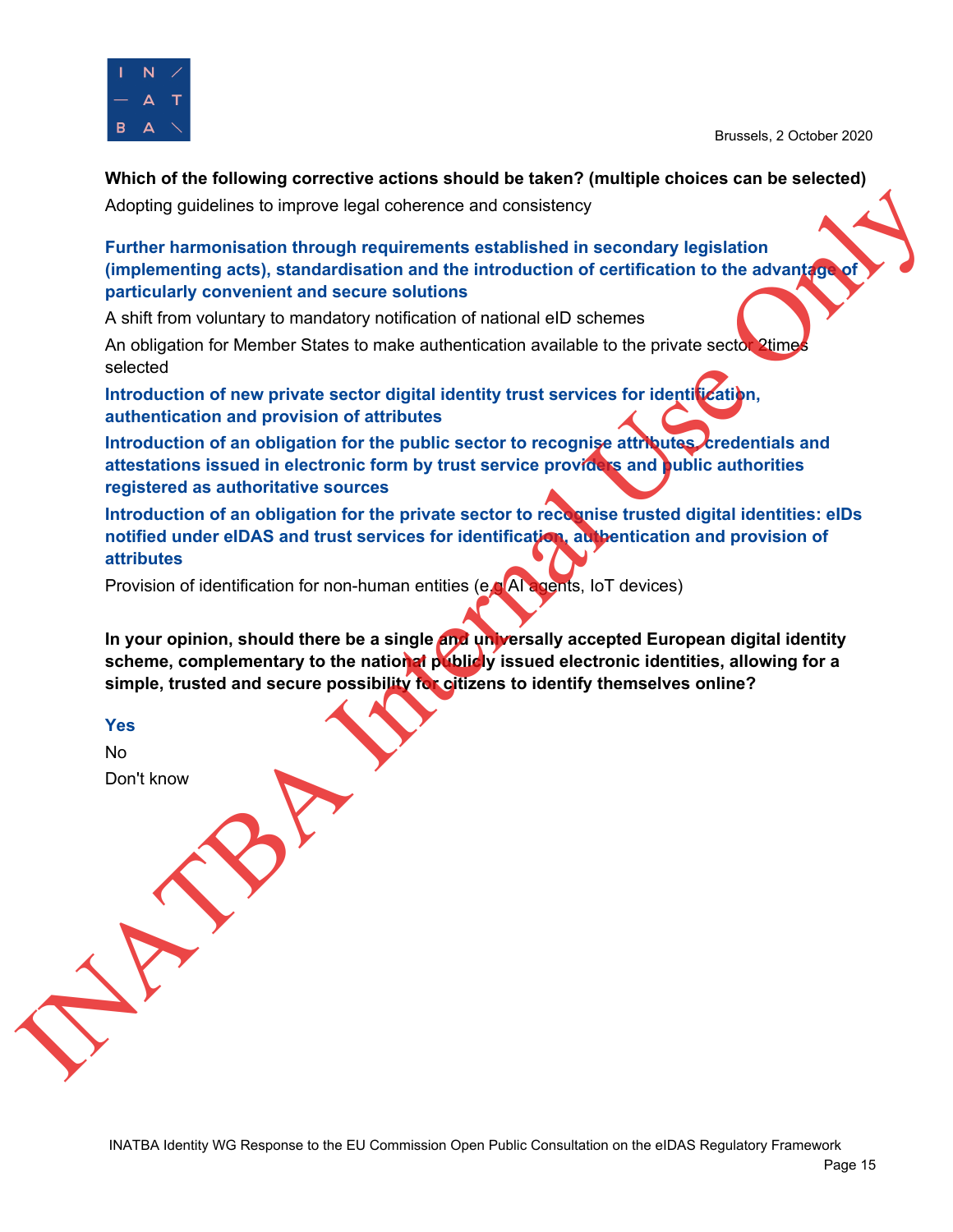

**Which possible advantages of such single and uniform European digital identity scheme are important to you? (multiple choices can be selected)**

Trust (Government Sponsored) **Universal Acceptance User convenience** Better control of personal data Increased online security Cost savings thanks to economies of scale **Other** important to you? (multiple choices can be selected)<br>
Trust (Government Sponsored)<br>
Universal Acceptance<br>
User convenience<br>
User convenience<br>
User convenience<br>
Discoversions stands to economies of scale<br>
Other<br>
Please epec

**Please specify and/or set-out other possible advantages:**

**Which possible dis-advantages of such single and uniform European digital identity scheme are you concerned of? (multiple choices can be selected)**

#### **Complexity of set-up and Governance**

#### **Lack of flexibility to adapt to technological developments and changing user needs**

Overlap with existing solutions

Discouragement of innovation and investments into alternative eID solutions

#### **State surveillance concerns**

Set up and operational costs **Other** 

**Please share any additional statements, documents, position papers concerning eID under the eIDAS framework and the future of digital identity. See Attachement 1**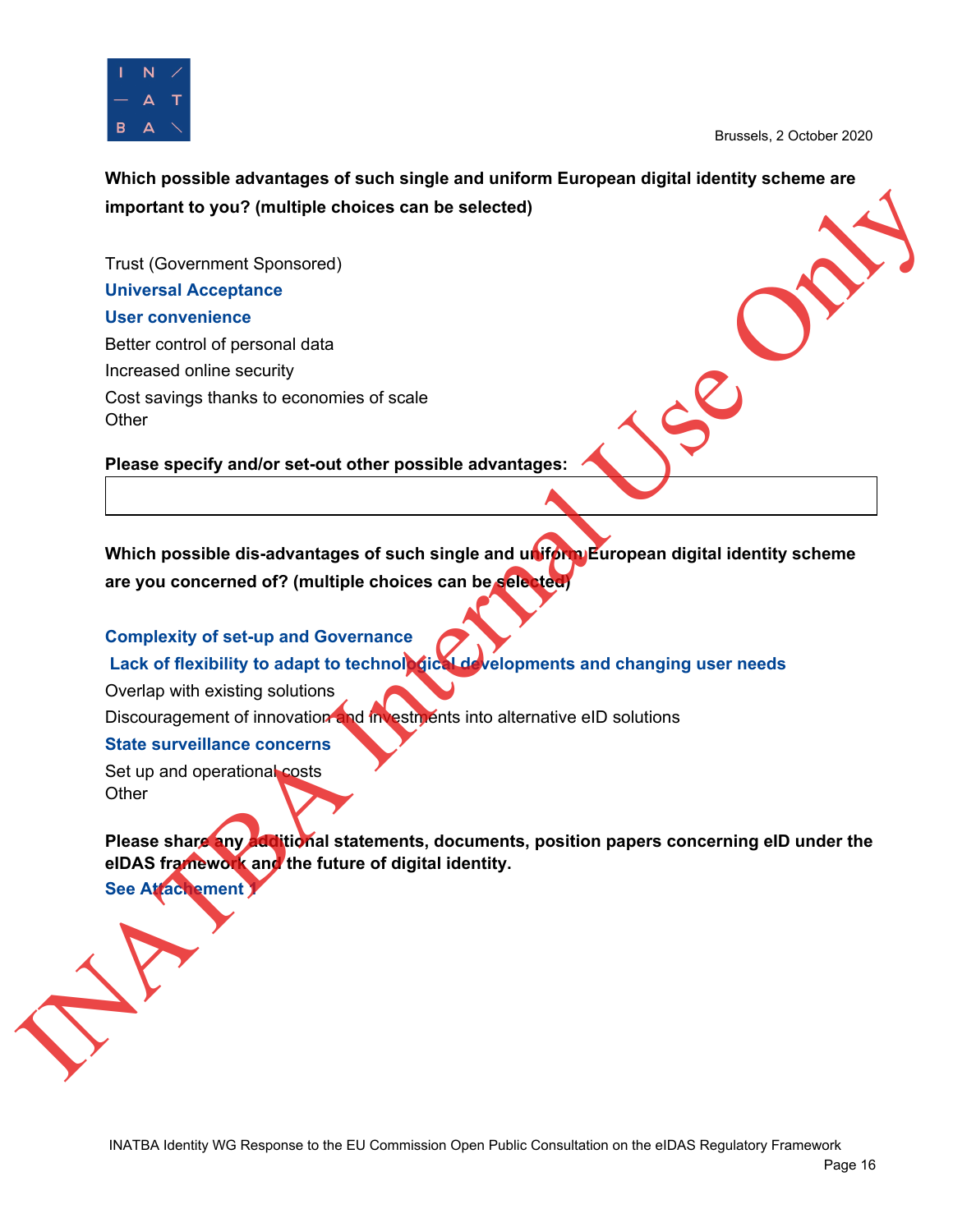

# <span id="page-19-0"></span>**6. Specific questions on trust services**

*To answer these more specific questions would require a certain knowledge of the eIDAS Regulation.* **Would you like to answer more specific questions about trust services and the eIDAS Regulation?** 6. Specific questions on frust services<br>
To answer these more specific questions would require a certain too weage of the efforts.<br>
Would you like to answer more specific questions about trust services and the efforts.<br>
N

**Yes** No

**Are you replying as:**

User of electronic trust services (e.g. citizen, company, public or private service provider)

Provider of electronic trust services

Supplier of technologies and IT solutions for electronic trust services (e.g. software, hardware, services)

Think tank, research, academic institution or individual expert

**Trade/business/professional association or other interest representation organisation**

Public policy maker

Supervisory body

Conformity assessment body

Non-governmental organisation

**Other** 

**If other, please specif** 

**Which of the following trust services are relevant to you? (multiple choice)**

The selected trust services will trigger separate questions for each trust service regulate under eIDAS.

#### **Electronic signature**

Electronic seal

#### **Electronic timestamp**

Electronic registered delivery service Website authentication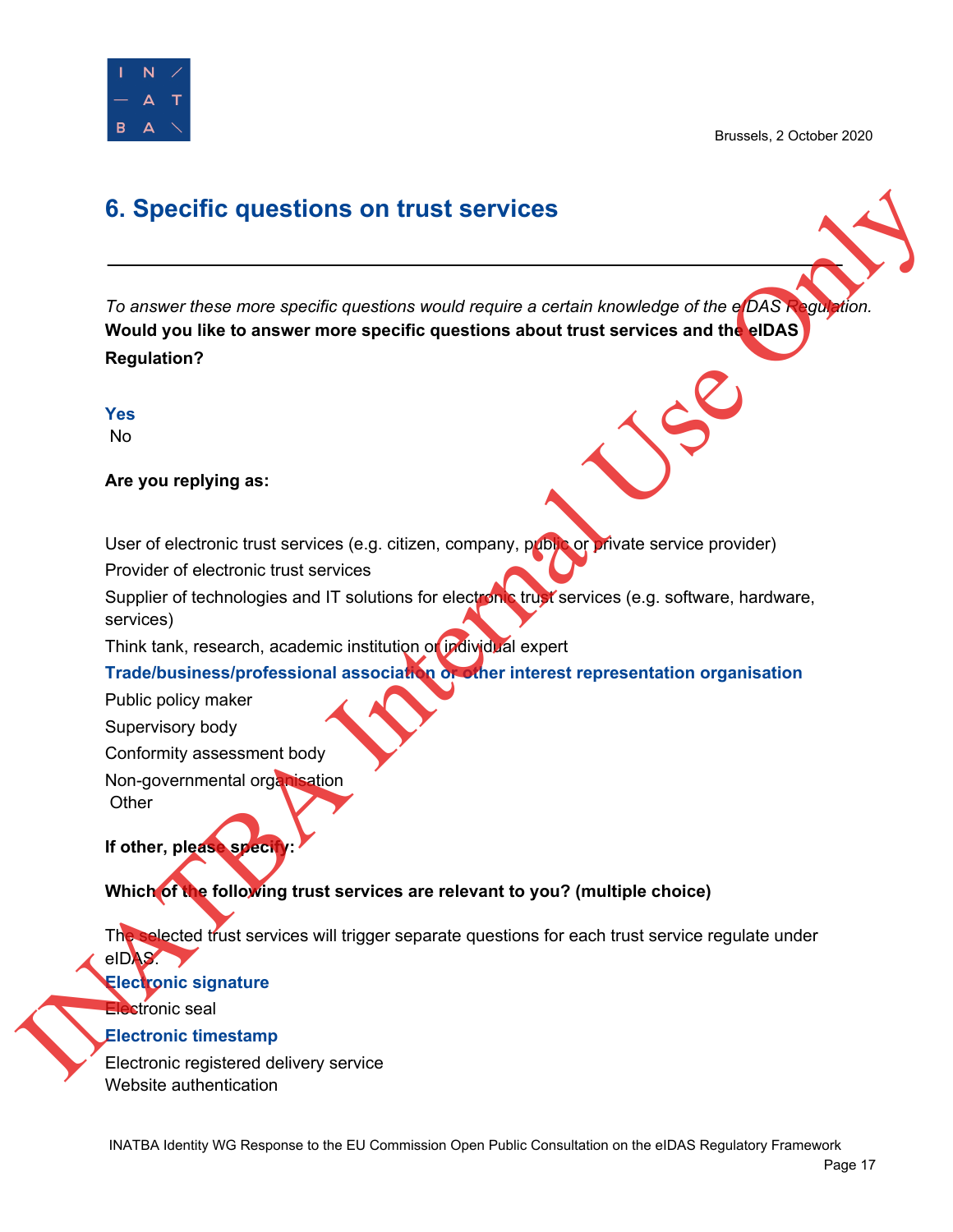

#### **To what extent do you agree or disagree with the following statements?**

|                                                                                                                                                                                                       | Strongly<br>agree | Agree | Neither agree<br>nor disagree | <b>Disagree</b> | I don't<br>know/no<br><b>opinion</b> |
|-------------------------------------------------------------------------------------------------------------------------------------------------------------------------------------------------------|-------------------|-------|-------------------------------|-----------------|--------------------------------------|
| The eIDAS Regulation increased the<br>availability of electronic trust services<br>in the EU.                                                                                                         |                   |       |                               |                 |                                      |
| The level and scope of governance<br>and supervision of electronic trust<br>services established under the eIDAS<br>Regulation are adequate to ensure<br>harmonisation at EU level.                   |                   | X     |                               |                 |                                      |
| The eIDAS Regulation has put<br>in place conditions conducive to<br>trust services based on decentralised<br>solutions (including through distributed<br>ledger technologies).                        |                   |       | X                             |                 |                                      |
| The legal effect provided to trust<br>services by the eIDAS Regulation (e.g.<br>qualified esignature is equivalent to<br>handwritten one) helped increase their<br>admissibility in legal proceedings |                   |       | X                             |                 |                                      |
| The cross-border legal effect provided<br>to trust services by the elDAS<br>Regulation helped increase their<br>take-up.                                                                              |                   |       | X                             |                 |                                      |
| The assessment procedure for<br>becoming a qualified trust service<br>provider is adequate.                                                                                                           |                   |       |                               | X               |                                      |
| The eIDAS Regulation is a more<br>effective tool to regulate trust services<br>than actions taken at national level.                                                                                  |                   | X     |                               |                 |                                      |
| The provisions of the eIDAS<br>Regulation on trust services have<br>enhanced trust in electronic<br>transactions.                                                                                     |                   |       | X                             |                 |                                      |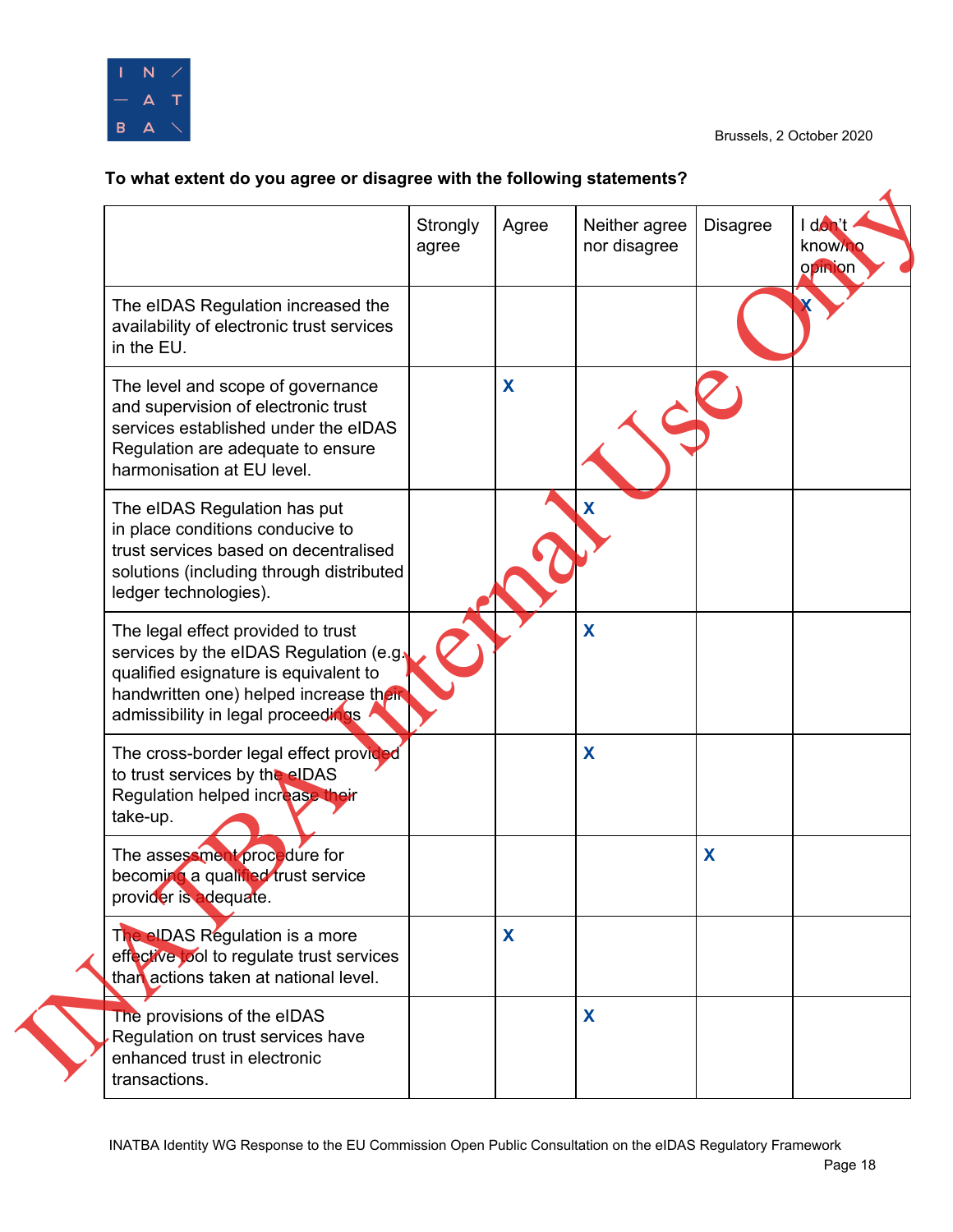

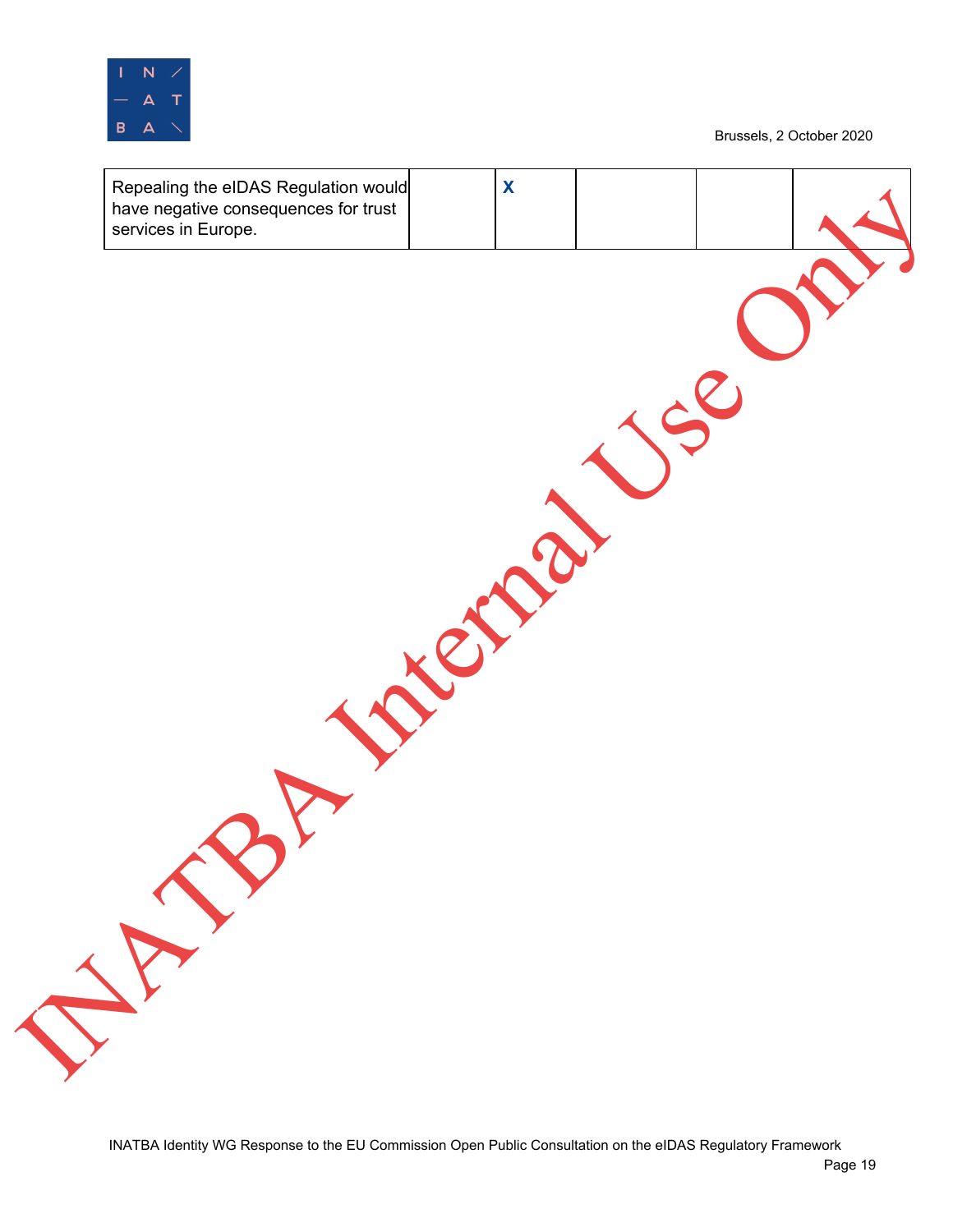

#### **If you have selected ELECTRONIC SIGNATURE in the previous question: To what extent do you agree or disagree with the following statements? Strongly** agree Agree | Neither agree nor disagree Disagree **I don't know**/no opinion The eIDAS Regulation has increased the availability of electronic signature in the EU. **X** The availability of electronic signature in the EU should be extended as a result of the COVID-19 crisis. **X** The use of electronic signature has increased in Europe for the last 3 years. **X** The eIDAS regulatory framework creates a level playing field for electronic signature in Europe. **X** The eIDAS Regulation does not hinder technological developments in the electronic signature market. **X** If you have elected electronic signature in the previous question.<br>
To what extent do you agree of disagree with the following statements?<br>
The ello.K Regulation<br>
The ello.K Regulation<br>
Nation of disagree the bistops of di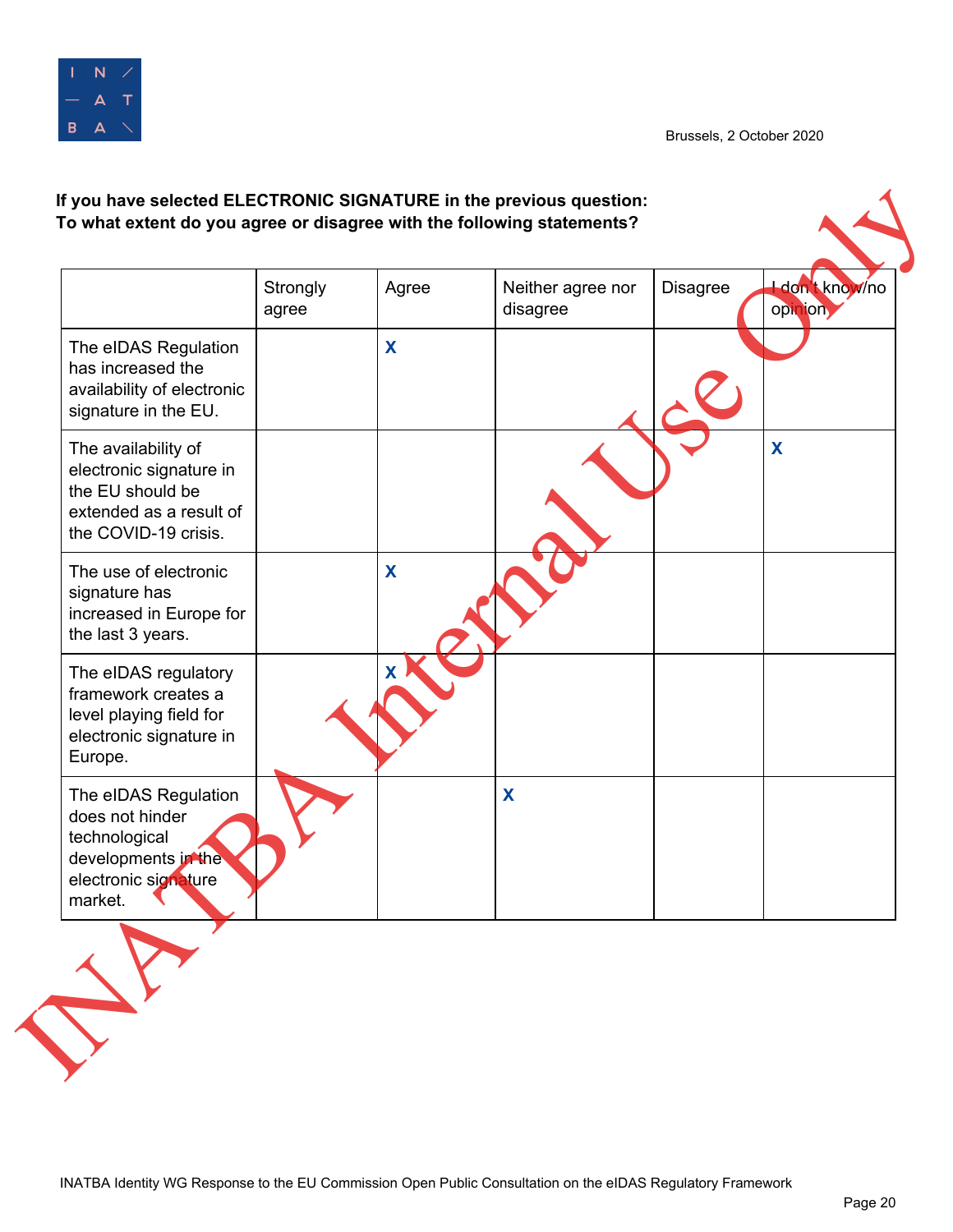



#### **If you have selected ELECTRONIC TIMESTAMP in the previous questions: To what extent do you agree or disagree with the following statements?**

| and public<br>administrations in<br>Europe can effectively<br>benefit from the<br>advantages of<br>electronic signature.                                                                                 |                |       |                               |                 |                            |
|----------------------------------------------------------------------------------------------------------------------------------------------------------------------------------------------------------|----------------|-------|-------------------------------|-----------------|----------------------------|
| The eIDAS Regulation<br>has ensured<br>interoperability of<br>electronic signature.                                                                                                                      |                | X     |                               |                 |                            |
| If you have selected ELECTRONIC TIMESTAMP in the previous questions:<br>To what extent do you agree or disagree with the following statements?                                                           | Strongly agree | Agree | Neither agree<br>nor disagree | <b>Disagree</b> | I don't know/no<br>opinion |
| The eIDAS<br>Regulation has<br>increased the                                                                                                                                                             |                |       |                               |                 |                            |
|                                                                                                                                                                                                          |                |       |                               |                 |                            |
| availability of<br>electronic<br>timestamp in the<br>EU.<br>The availability of<br>electronic<br>timestain in the<br>EU <sub>should</sub> be<br>extended as a<br>result of the<br><b>COVID-19 crisis</b> |                |       | $\boldsymbol{\mathsf{X}}$     |                 |                            |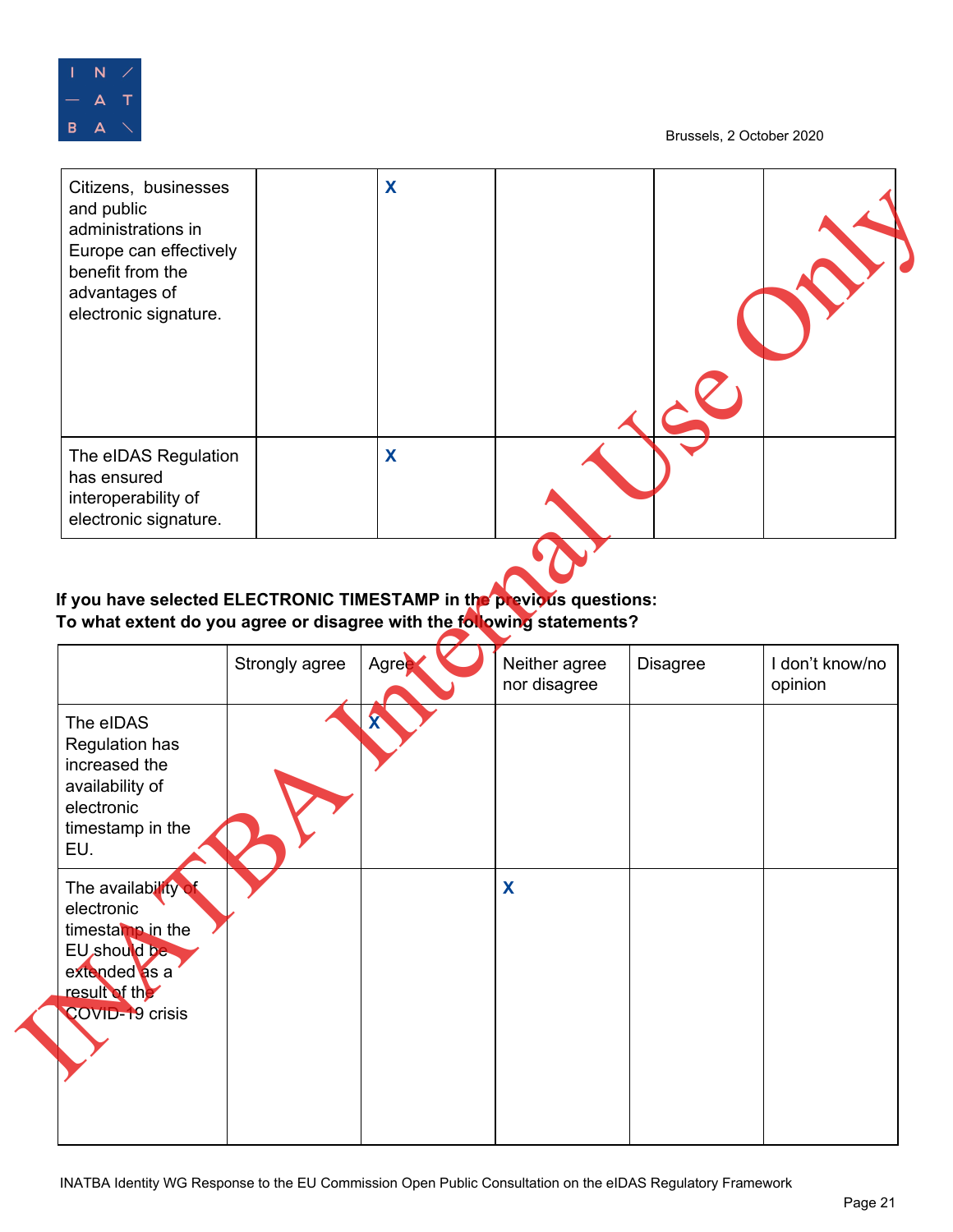

Brussels, 2 October 2020

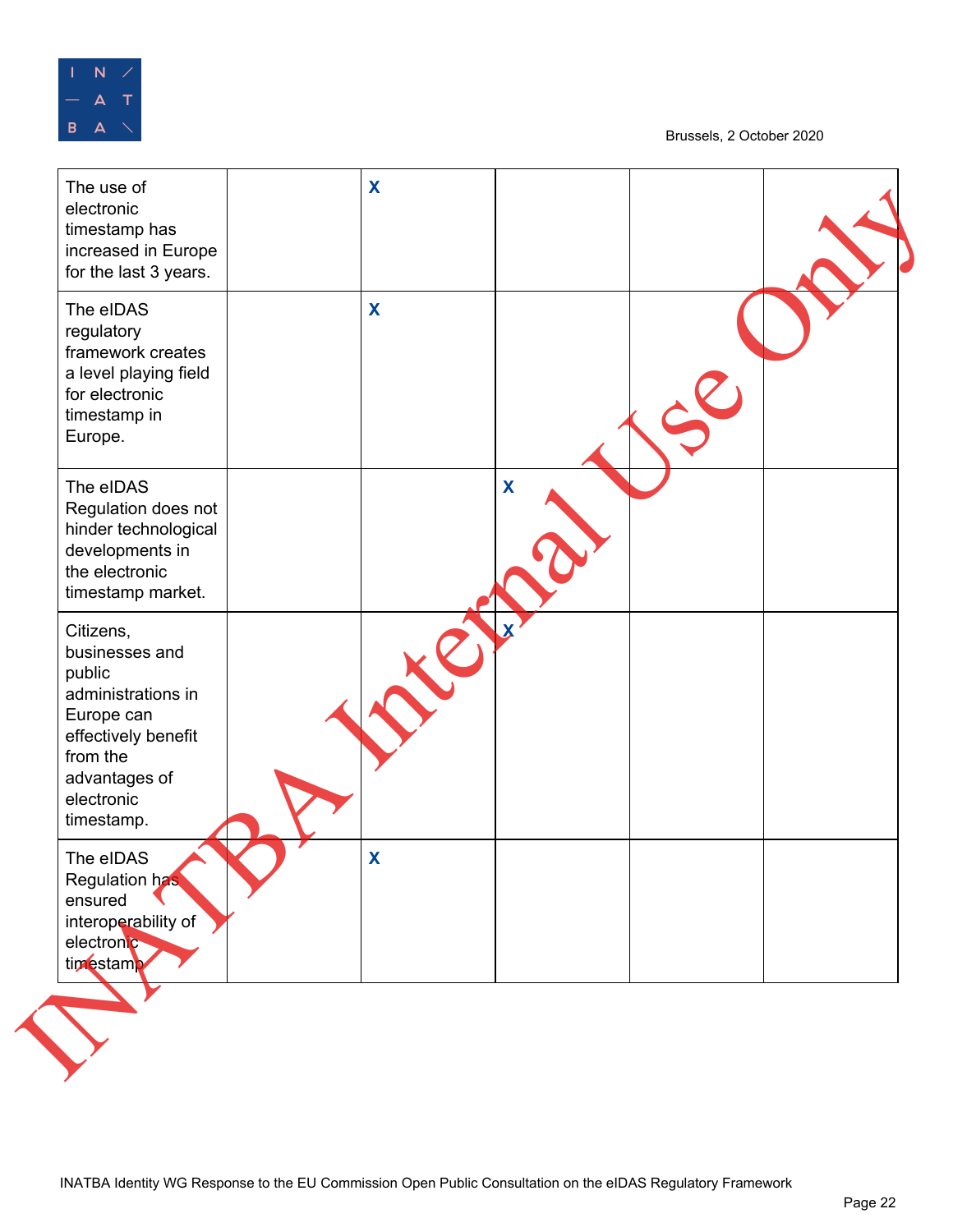

#### **Please specify which additional trust services should be regulated at EU level:(multiple choices needed)**

Electronic identification and authentication

Provision of trusted attributes (uniquely linked to a verified identity – e.g. proof-of-age, credentials professional qualifications, entitlements – Knowmeeting<br>
Recharge the influenced at the basic of the control of the start of the control of the control of the control of the control of the control of the control of the control of the control of the control of the contro

Your-Customer) 2 times selected

eArchiving 1 time selected

Delegated management of signature keys

Operation of distributed ledgers storing electronic evidences 3 times selected

Operation of identity hubs storing personal data of behalf of the users 2 times select

#### **Other**

No need for additional trust services, the current scope is sufficient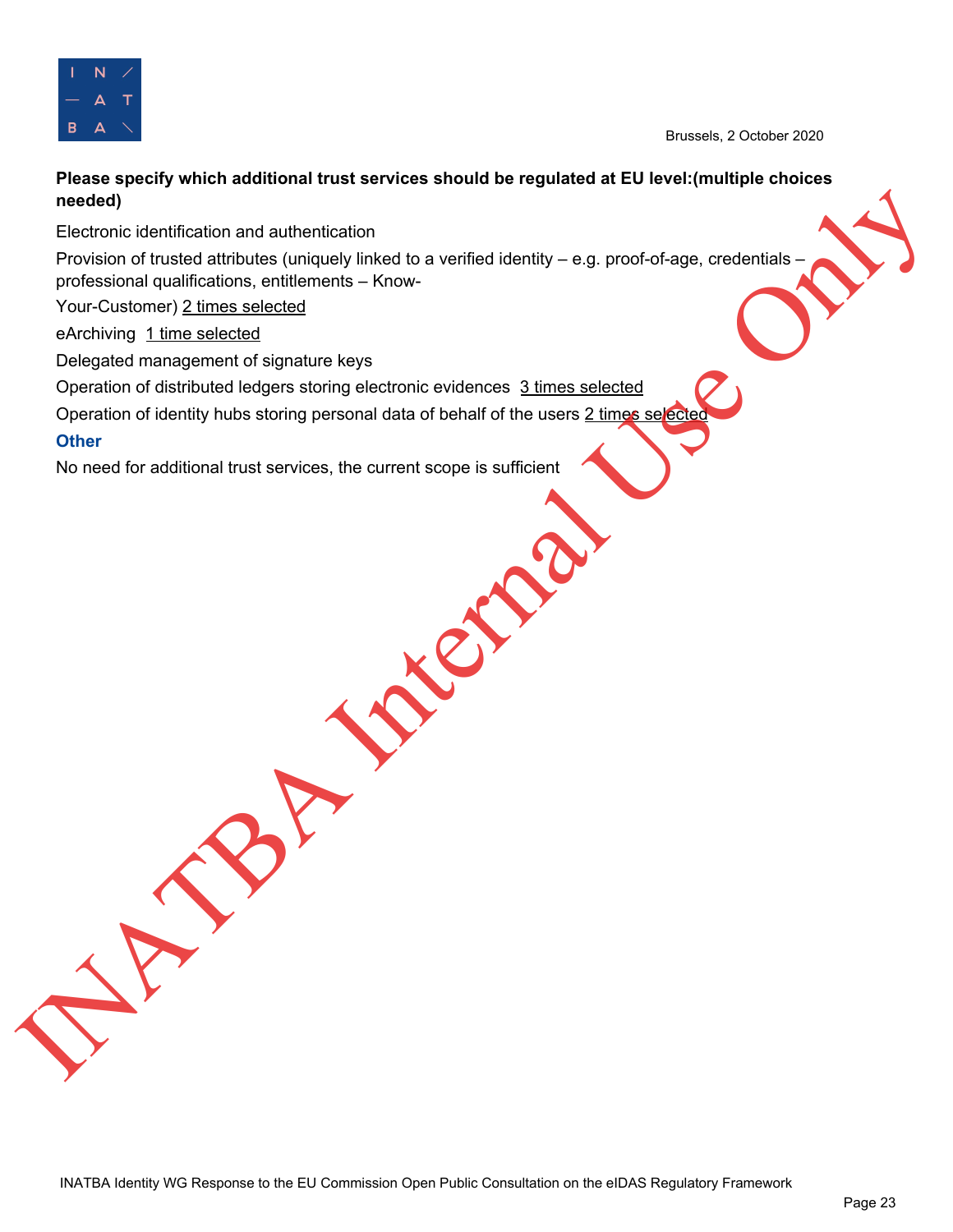

#### **Do you agree that the use of trust services established by the eIDAS Regulation contributes to:**

|                                    | The majority of INATBA members believe that the operation of distributed ledgers storing electronic<br>evidences should be regulated. Others believe the following trust services should also be regulated: |       |                                         |                 |                             |                    |
|------------------------------------|-------------------------------------------------------------------------------------------------------------------------------------------------------------------------------------------------------------|-------|-----------------------------------------|-----------------|-----------------------------|--------------------|
|                                    | Electronic identification and authentication, provision of trusted attributes (uniquely linked to                                                                                                           |       |                                         |                 |                             |                    |
|                                    | verified identity – e.g. proof-of-age, credentials – professional qualifications, entitlen ents – $\angle$ YC),<br>operation of identity hubs storing personal data on behalf of the users.                 |       |                                         |                 |                             |                    |
|                                    |                                                                                                                                                                                                             |       |                                         |                 |                             |                    |
|                                    |                                                                                                                                                                                                             |       |                                         |                 |                             |                    |
|                                    | Do you agree that the use of trust services established by the eIDAS Regulation contributes to:                                                                                                             |       |                                         |                 |                             |                    |
|                                    |                                                                                                                                                                                                             |       |                                         |                 |                             | I don't            |
|                                    | <b>Strongly agree</b>                                                                                                                                                                                       | Agree | <b>Neither</b><br>agree nor<br>disagree | <b>Disagree</b> | Strongly<br><b>Disagree</b> | know/no<br>opinion |
| Enhancing user<br>friendliness     |                                                                                                                                                                                                             |       |                                         |                 |                             | X                  |
| Saving time                        |                                                                                                                                                                                                             | X     |                                         |                 |                             |                    |
| Saving money                       |                                                                                                                                                                                                             | X     |                                         |                 |                             |                    |
| The                                |                                                                                                                                                                                                             |       |                                         |                 |                             | X                  |
| simplification of<br>the           |                                                                                                                                                                                                             |       |                                         |                 |                             |                    |
| administrative                     |                                                                                                                                                                                                             |       |                                         |                 |                             |                    |
| procedure                          |                                                                                                                                                                                                             |       |                                         |                 |                             |                    |
| An increase of<br>service quality  |                                                                                                                                                                                                             | X     |                                         |                 |                             |                    |
| An increase of<br>service security |                                                                                                                                                                                                             | X     |                                         |                 |                             |                    |
| The protection of                  |                                                                                                                                                                                                             |       | X                                       |                 |                             |                    |
| personal data                      |                                                                                                                                                                                                             |       |                                         |                 |                             |                    |
| <b>Ensuring legal</b>              |                                                                                                                                                                                                             | X     |                                         |                 |                             |                    |
| certainty                          |                                                                                                                                                                                                             |       |                                         |                 |                             |                    |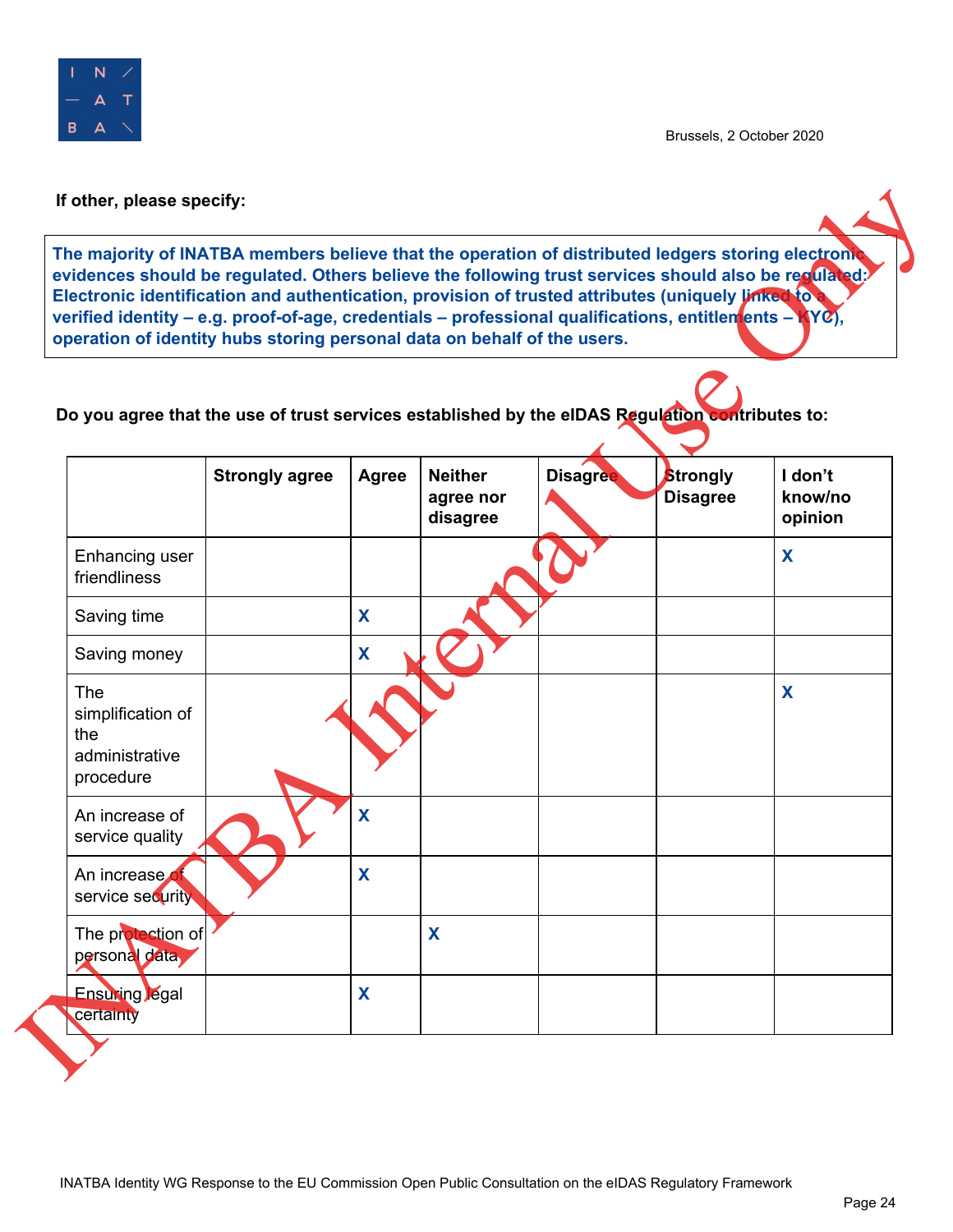



Art. 46 of the eIDAS regulation states that "An electronic document shall not be denied legal effect and *admissibility as evidence in legal proceedings solely on the grounds that it is in electronic form."*

Strongly agree

#### **Agree**

Neither agree nor disagree Disagree Strongly disagree I don't know / no opinion

**In your opinion, are there any factors limiting the use of electronic trust services?**

**Yes** No Don't know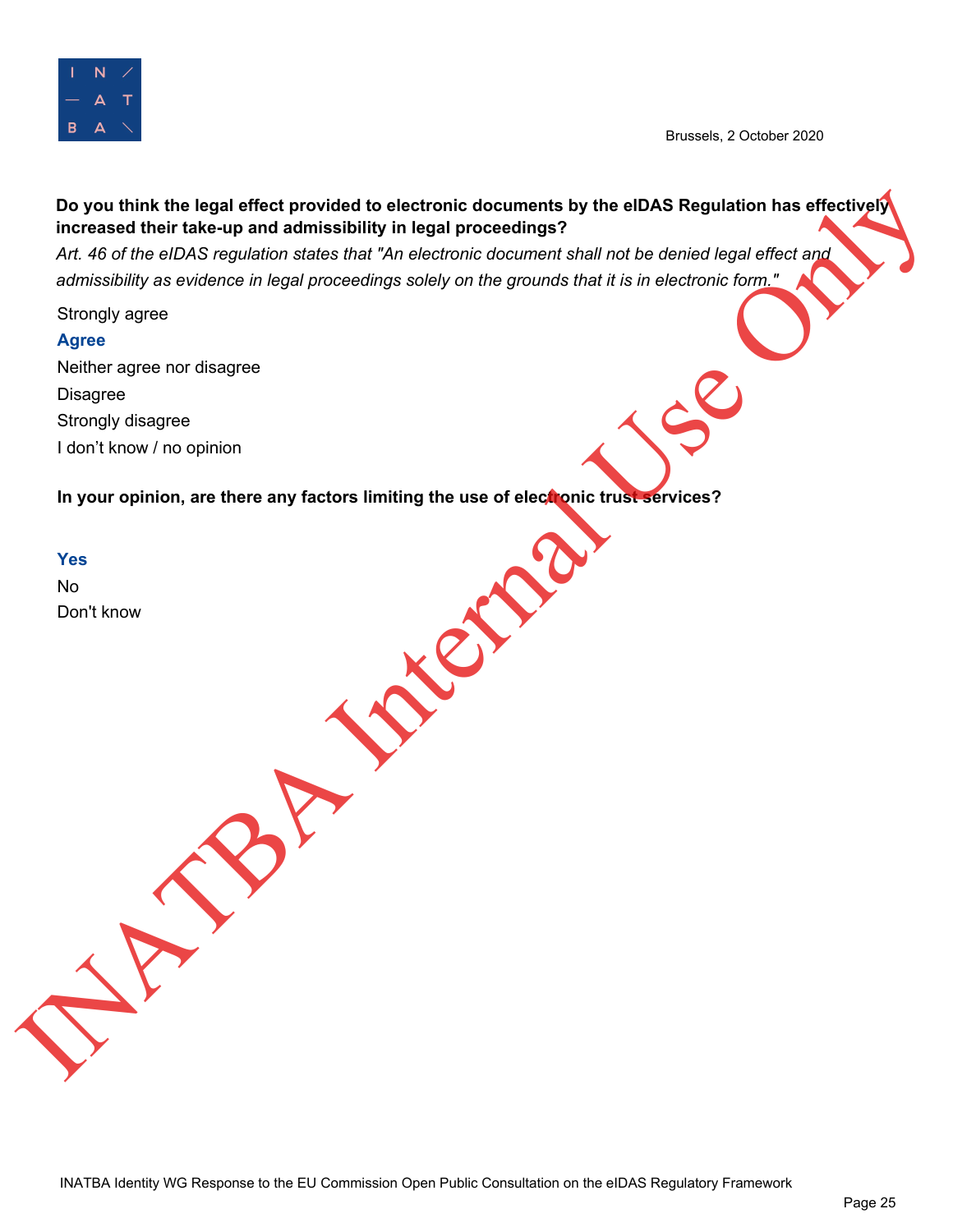

#### **What are the factors limiting the use of electronic trust services? (multiple choice)**

Lack of awareness 2 times selected No need for it / Not relevant Lack of availability for relevant services 2 times selected Lack of trust or fraud concerns 1time selected Preference for paper-based solutions or face-to-face interactions 2 times selected Too expensive 1 time selected Too complicated / not user-friendly / accessibility barriers for persons with disabilities Privacy concerns Not enough legal certainty **Other** Lect of awareness 2 times selected<br>
No need for it Not relevant<br>
Lect of walkonling for relevant services 2 times selected<br>
Profector of yoper chaoen is <u>time selected</u><br>
Profector of yoper chaoen solutions of the 4-0 -face

**If Other, please specify:**

**The majority of INATBA members highlight the following as the factors that limit the use of electronic trust services the most: Lack of awareness, Lack of availability for relevant services, Preference for paper-based solutions or face-to-face interactions. Others also indicate: Lack of trust or fraud concerns, and the high costs.**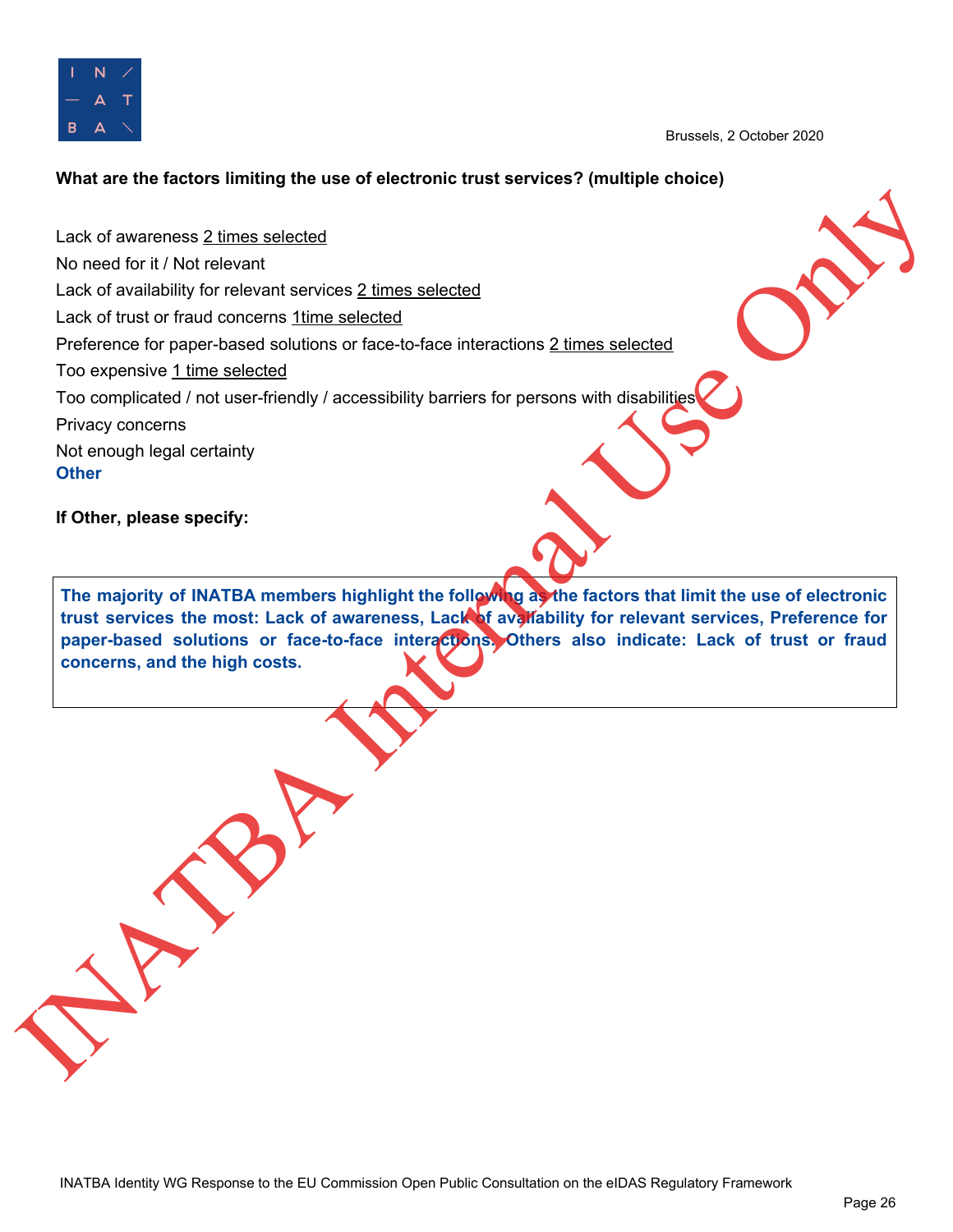

**To what extent do you agree that the eIDAS Regulation has achieved its objectives with regard to electronic trust services?**

The objectives were: to seeks to enhance trust in electronic transactions in the internal market by providing *common foundation for secure and seamless electronic interaction between citizens, businesses and public authorities, thereby increasing the effectiveness of public and private online services, electronic business and electronic commerce in the EU.* dectronic trust services?<br>
The objectives were to seeks to enhance frust in electronic transactions in the internal market by promption<br>
continue to head to the second the semi-mass of politic and private control methods.

*The Regulation ensures the development of a European internal market for electronic Trust Services (electronic signatures, electronic seals, time stamps, electronic delivery services and website authentication) recognised across borders with the same legal status as traditional paper based processes.*

Strongly agree Agree Neither agree nor disagree **Disagree** Strongly disagree I don't know / no opinion

**Please elaborate how the eIDAS Regulation has/not achieved its objectives with regard to electronic trust services**.

**INATBA members believe it has not provided for mass adoption.**

**How could the eIDAS Regulation or its implementation be improved with regard to trust services? INATBA members believe it could be improved with DLT signatures.**

**Please share any additional statement, document, position paper regarding trust services and elDAS.**

*The maximum file size is 1 MB Only files of the type pdf,txt,doc,docx,odt,rtf are allowed* **See Attachment 2**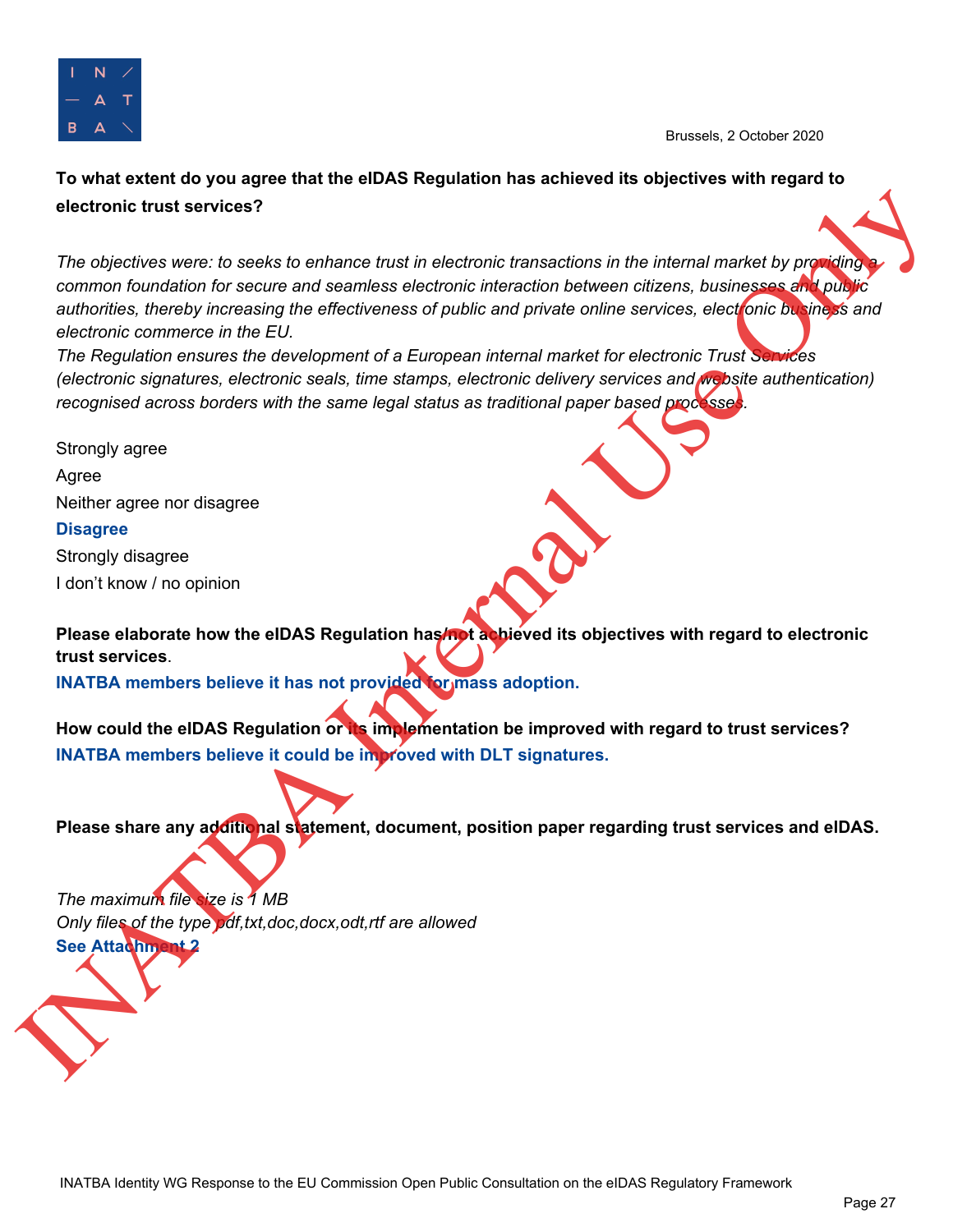

<span id="page-30-0"></span>**INATBA Identity WG Response to the EU Commission Open Public Consultation on the eIDAS Regulatory Framework Attachment 1** INATBA Identity WG Response Consultation<br>to the EU Commission Open Public Consultation<br>on the eIDAS Regularly Framework<br>Attachment 1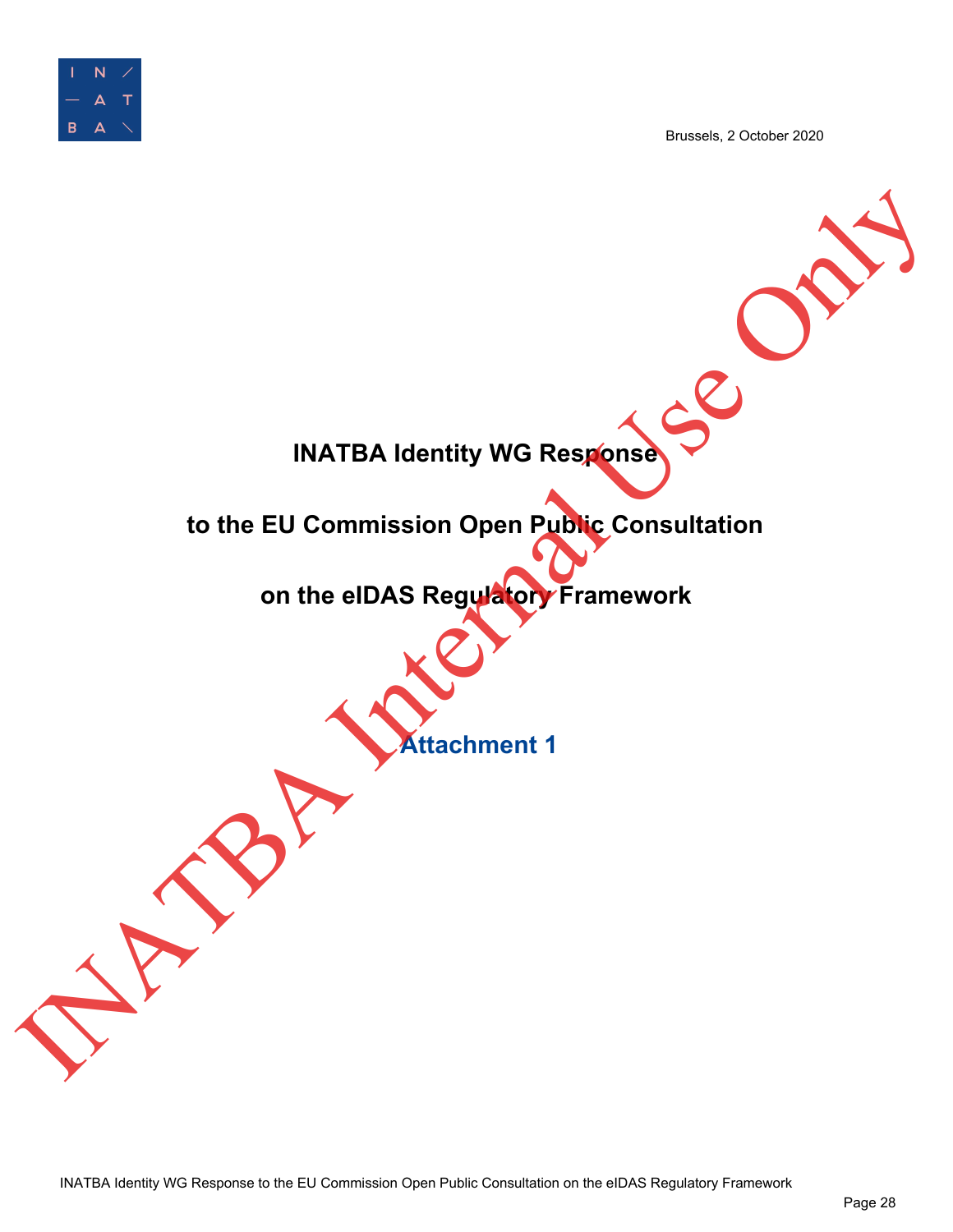

The INATBA Identity Working Group has a high interest in getting decentralized open standards based identity to be accepted under eIDAS and included in the trust services and eID concepts.

The Working Group supports EBSI-ESSIF in this direction, but also underlines the need for more transparency and SME participation in EBSI-ESSIF.

The current eIDAS approach to electronic identification is based in a federated identity management system, setting up an identity metasystem that allows the cross-border authentication using notified electronic identification means. This identity metasystem is technically based in two models - the proxy node approach and the middleware approach - that present relevant challenges for effective adoption by private sector bodies or social perception of privacy risks, among others.

#### <span id="page-31-0"></span>**1. Adapt the eIDAS electronic identification concept to SSI**

SSI is a technological approach that may help overcome these challenges, complementing the current interoperability specification developing the eIDAS Regulation, as stated in the SSI eIDAS Legal Report (https://joinup.ec.europa.eu/collection/ssi-eidas-bridge/document/ssi-eidas-legal-report).

While it may be argued that it is not strictly necessary to modify the current eIDAS Regulation to adopt the SSI approach for electronic identification, it would be convenient to adapt the language of the Regulation, which resembles the delegated authentication approach, to facilitate the adoption of SSI solutions. One example, albeit not the only one, relates to the obligation of Member States, and their corresponding liability, to offer an online authentication facility. Sections 8.1 and 9.1 of the SSI eIDAS Legal Report provide insight in this respect. identity to be accepted under eIDAS and included in the trust services and eID concepts.<br>
The Working Group supports EBSI-ESSIF. In this direction, but also underlines the need that paraparenev and SME participation in EBS

#### <span id="page-31-1"></span>**2. Extend the eIDAS notification procedure to all types of identity credentials**

But the real innovation provided by SSI technology allows a transformative view with respect to the eIDAS Regulation, which could be extended to support legally valid, crossborder, identity attestations (e.g. diplomas, age verification, etc.).

As **explained in section 10.1 of the SSI eIDAS Legal Report, eIDAS does not cover identity** management in a wide sense, but just electronic identification. Thus, it is not immediately applicable to the issuance and sharing of other verifiable credentials/presentations (EBSI ESSIF Verifiable Attestations). This is reasonable from the perspective of the legal regime of the content of these credentials (e.g. a diploma), but it makes difficult using them in a cross-border scenario, because of the existence of multiple, sectoral, regulations.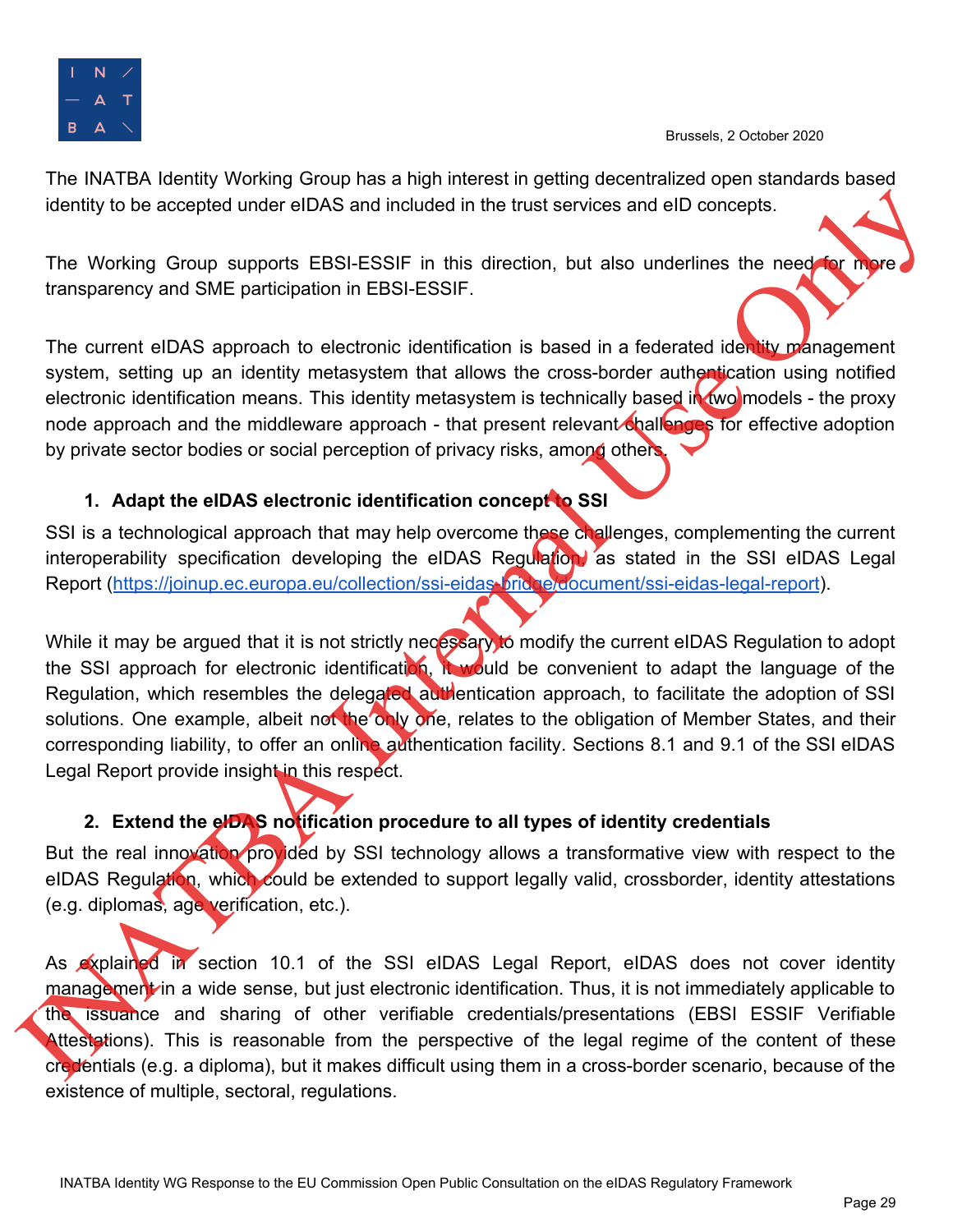

One possibility to solve this problem is to extend the legal approach and governance rules already existing in the eIDAS Regulation, to regulate a general framework for the lifecycle of verifiable credentials/presentations used for purposes different to electronic authentication.

The current legal approach in the eIDAS Regulation is very concrete and detailed: it contains legal definitions related to electronic identification (electronic identification scheme, electronic identification means, personal identification data) and authentication; defines processes, levels of assurance, interoperability and governance rules. In short, a full legal trust framework for cross-border authentication, an important part of identity management.

The proposal, in this scenario, would be to create a parallel trust frame work for issuing and sharing other identity attributes. This objective cannot be accomplished in the same way as the current approach for electronic identification, because the semantics and rules of these other identity attributes are quite different. Although they identify a person, in a very wide sense, they are not used for identification and authentication, but the legal technique to support the legal validity of these credentials would be the same; that is, the notification procedure would be used for all types of identity credentials, as a was to ensure their quality, security and interoperability.

The analysis of any sectoral framework requisiting identity credentials (e.g. diplomas in support of professional qualifications accreditation, a use case included in EBSI) shows the complexity of transforming the classical certifying documents normally issued by Public Administration. To facilitate a quick transformation into Verifiable Attestations, a new equivalence rule could be proposed, in the sense of authorising the use of a Verifiable Attestation according to the (new) eIDAS Regulation whenever a legal norm requires a document certifying an identity attribute for a natural or a legal person. existing in the eIDAS. Regulation, to regulate a general framework for the lifecycle of vertifiable<br>creducision results are extended to electronic distribution is very concrete and distribution of<br>the current legal approac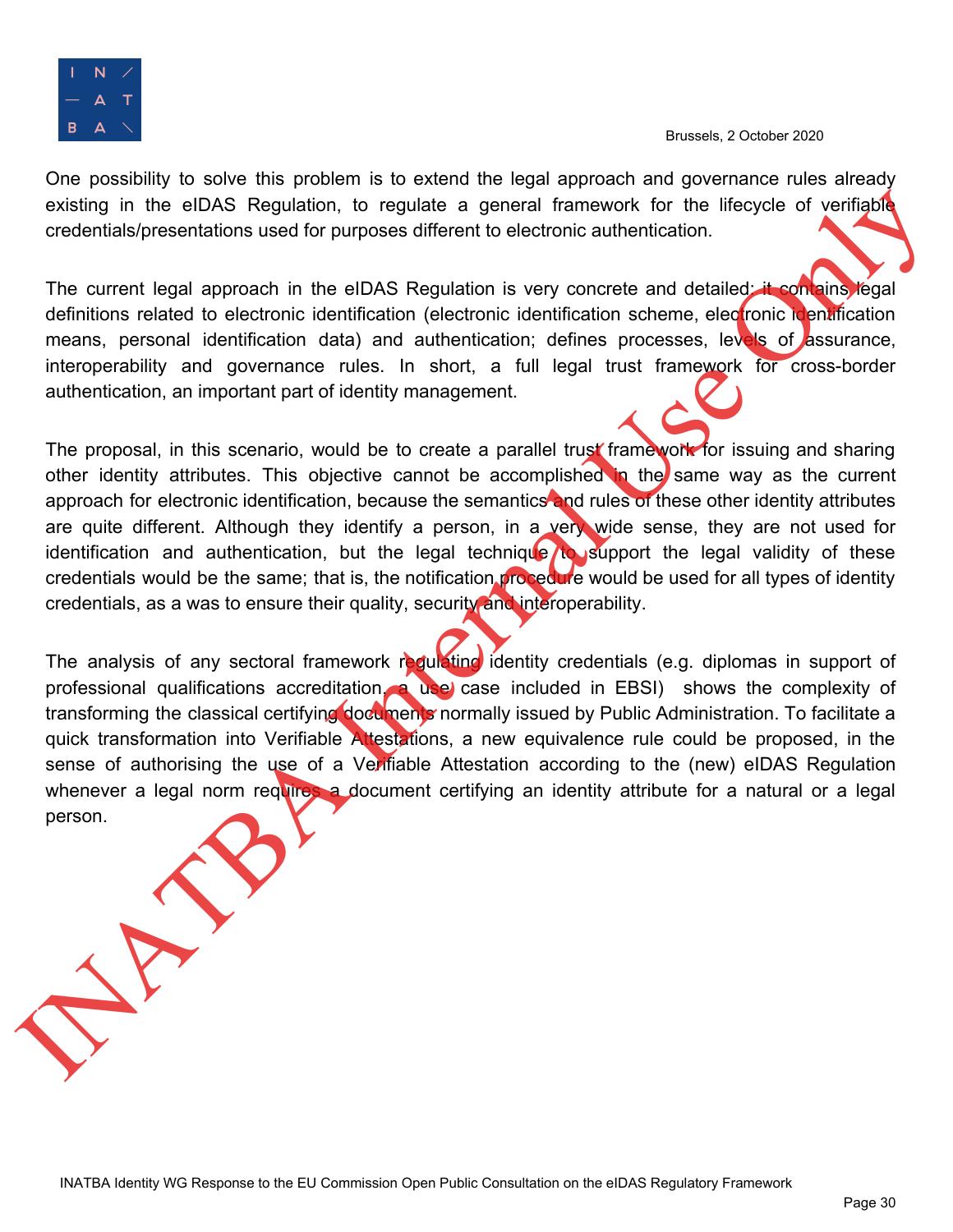

The following recommendations could be pertinent:

- Propose modifying Chapter II of the eIDAS Regulation with the necessary Articles to extend the existing trust framework embodied in the eIDAS Regulation for electronic identification, to include a common framework for identity data sharing under the control of natural or legal persons, sustained by a ledger conceived as a public good. Propose modifying Chapter II of the BIDAS Regulation with the necessary Articles Chapter the existing total transmission in the eIDAS Regulation for electronic identification in the model of the control of the control of t
	- Create a legal rule, based in the equivalence principle, to authorise the use of a Verifiable Attestation according to the (new) eIDAS Regulation whenever a legal norm requires the presentation of a document certifying a natural or a legal person identity attribute.
	- Member States should be mandated to admit notified Verifiable Attestations, substituting the paper or electronic documents (such as diplomas) containing the identity attributes.
	- Create a specific legal rule authorising the use of an advanced or qualified electronic seal for the issuance of Verifiable Attestations, whenever the Law applicable to the form of the document mandates the use of a signature.
	- Define a governance framework for a trusted issuers ledger providing verifiable attestations, considering the possibility of managing the lifecycle of these issuers by Member States with the intervention of the European Commission.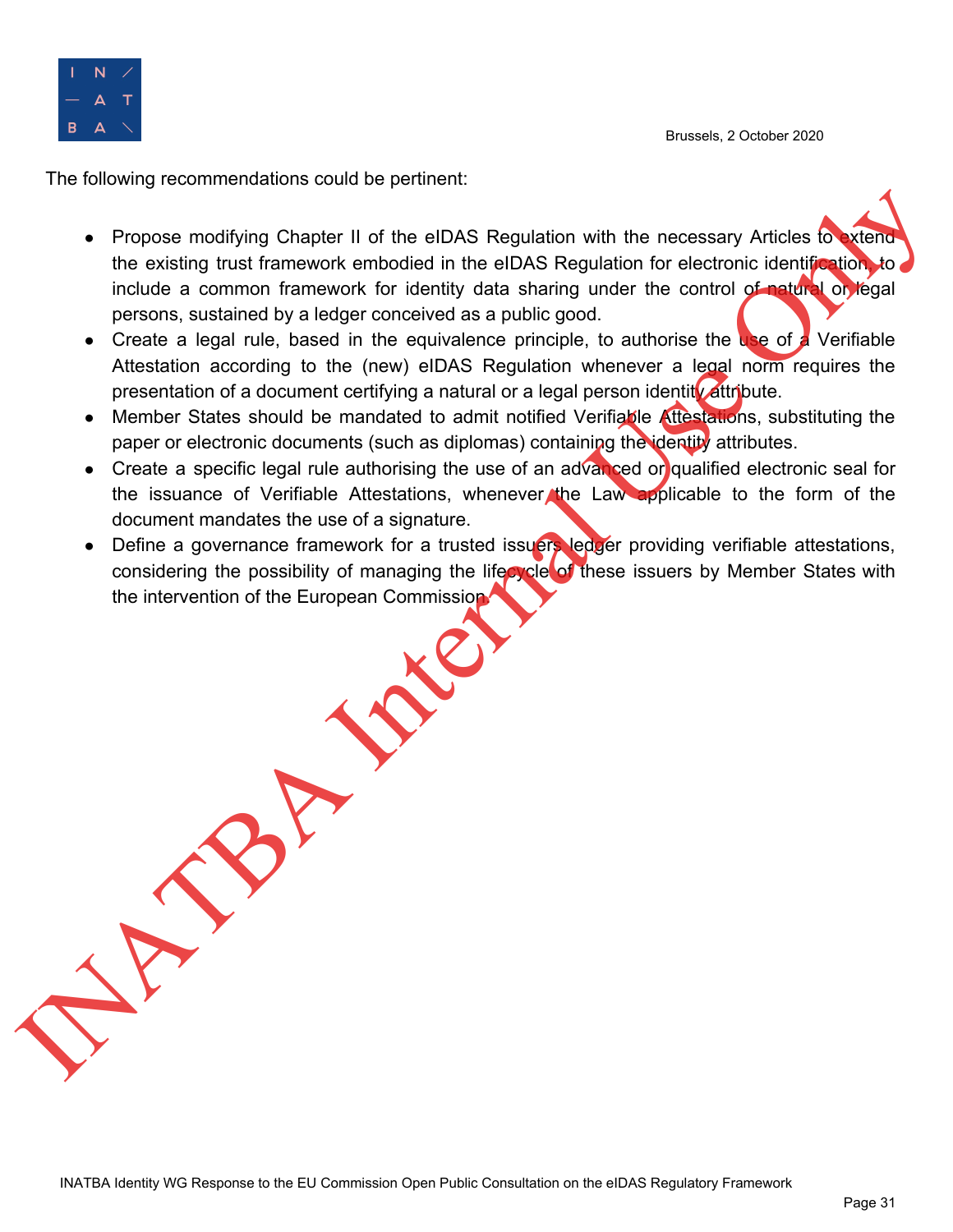

<span id="page-34-0"></span>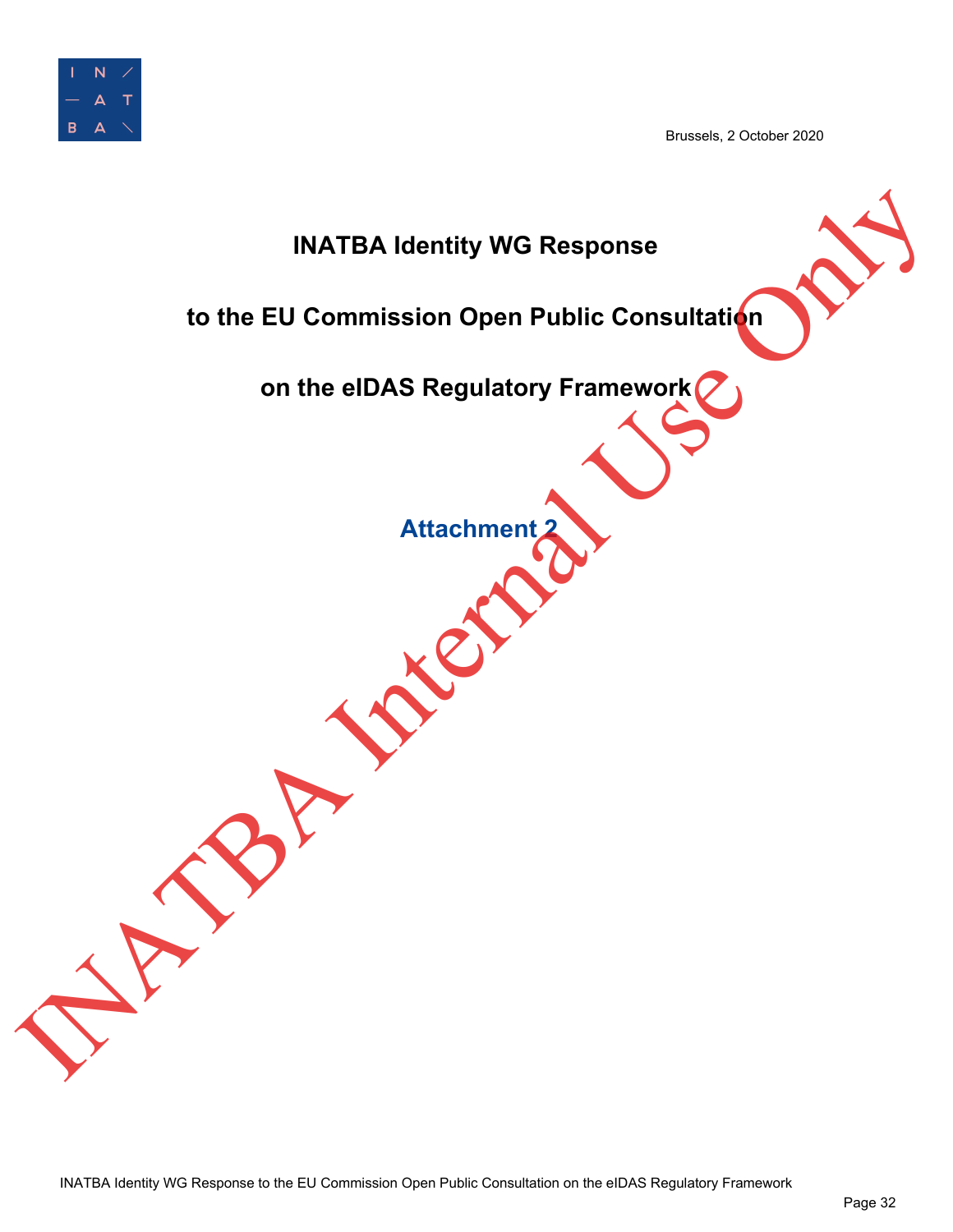

Despite the fact that the eIDAS Regulation does not formally define what trust services are, they can be conceptualised as those technologies that can be trusted, therefore modifying the user's perception regarding the vulnerability of a process to which they are incorporated.

To this end, users must be able to recognise a trust service, in fact, as secure and reliable enough. To do this, the approach of the eIDAS Regulation is the creation of a reinforced level of trust services (qualified trust services), which is significant in the sense that the trust in these services seems to be born from the fact that they are legally regulated, rather than only in their own technical characteristics.

It should also be noted that the eIDAS Regulation contains a closed list of trusted services in order to delimit the scope of the uniform European regulation but that Member States may define other trust services as well as maintain (or introduce) national provisions, in accordance with Union law, concerning trust services of confidence, provided that such services are not fully harmonised by this Requisition, considerations which show the central objective of the regulation, which is none other than to guarantee the free movement of these services in the internal market, by means of a minimum set of harmonised standards.

One consequence of this model is the more than possible divergence in the catalogue of trust services in the different jurisdictions of the European Union, as the business sector is constantly generating new services, based on technological innovation. For instance, Belgium has regulated a national trust service, consisting in a secure document archive, with a specific legal effect, both as non-qualified and qualified service.

#### <span id="page-35-0"></span>**1. Adapt the eIDAS qualified certificate concept to SSI**

Apparently, in this construction, it does not fit that the regulation of the identification proof has not been classified as a typical trust service, since it is not expressly included in the definition of these services, but in reality this is not entirely true. There are harmonised trust services in the eIDAS Regulation that have, among their typical legal effects, that of allowing electronic identification. This is the case of the issuance of certificates of electronic signature of a natural person, a trust service harmonised by the eIDAS Regulation, which confirms the identity of said natural person; and in the same way it happens with the certificate of electronic seal of legal person, which confirms its identity. Therefore, these trust services, which can be subject to qualification, allow electronic identification, at least in connection with said electronic signature or electronic seal. conceptuality at a most busine that can be tusted therefore modifying the user's perception regarding<br>
To this and, users must be able to mecopine a trust service, in fact, as secure and miliable encoupled that<br>
the appro

Similarly **occurs** with the authentication –which actually fulfils the identification function– of websites, which is dealt with in the eIDAS Regulation, unlike the electronic identification of natural or legal persons, as a harmonised trust service, including its qualification.

Section 9.2 of the SSI eIDAS Legal Report considers the possibility of considering specific DID methods plus specific types of verifiable credential as a "qualified certificate", both for natural and for legal persons, based on a. technologically neutral, wide, interpretation of the eIDAS Regulation (more specifically, of the "certificate" definition).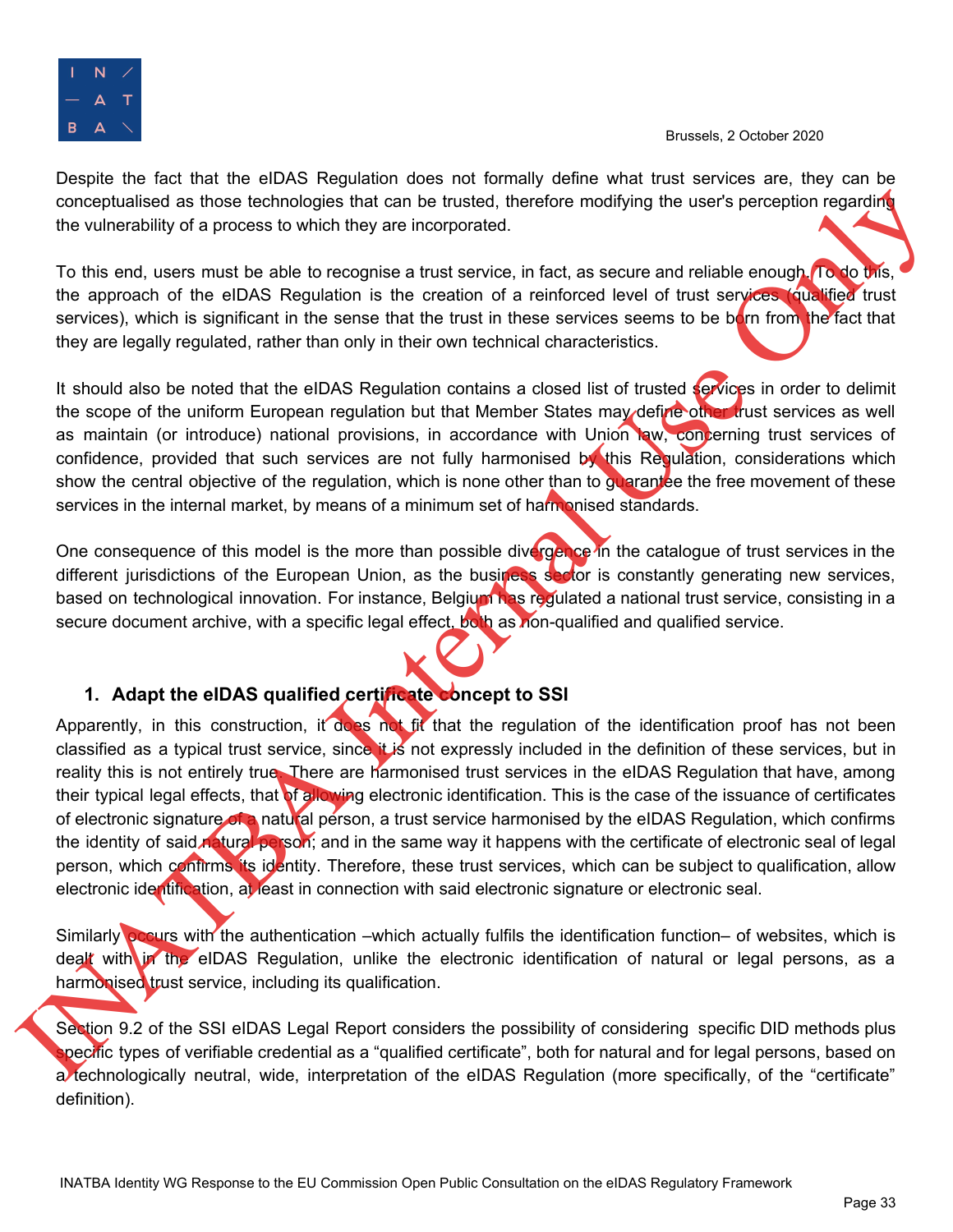

As qualified certificates confirm the identity of the subject (signatory or seal creator or website name owner), this specific combination of a DID method and a verifiable credential (or, depending on the underlying technology, a verifiable presentation embodying a set of verifiable credentials) would benefit from the legal effect defined for qualified certificates, and would also support advanced and qualified signatures and advanced qualified electronic seals in blockchain transactions. this specific contribution of a DD method and a verified excellential (gr. depending on the underlying a set of verified the redeviated (gr. depending on the underlyind of the contribution of the definition of the contribu

This type of credential or presentation could also be notified as an electronic ID means, when including the minimum data set.

Moreover, this approach would facilitate transitioning from PKI to DPKI and SSI systems, while maintaining and even fostering a valuable market and reusing a convenient and proven supervisory and liability regime.

The following recommendations are pertinent:

- Modify the certificate definition, in the sense of understanding the expression "an attestation" may be referred to the combination of a verifiable credential and one or more DID documents ("SSI eIDAS qualified certificate").
- Provide guidance for the definition of DID methods for the ussuance and lifecycle of SSI eIDAS qualified certificates including those to be also admitted as Verifiable IDs.
- Develop a governance framework for a trusted issuers ledger for qualified trust service providers, considering the possibility of managing the lifecycle of qualified trust services by supervisory bodies of Member States.
- Modify Article 22 of the eIDAS Regulation and withdraw Commission Implementing Decision (EU) 2015/1505 of 8 September 2015 laying down technical specifications and formats relating to trusted lists.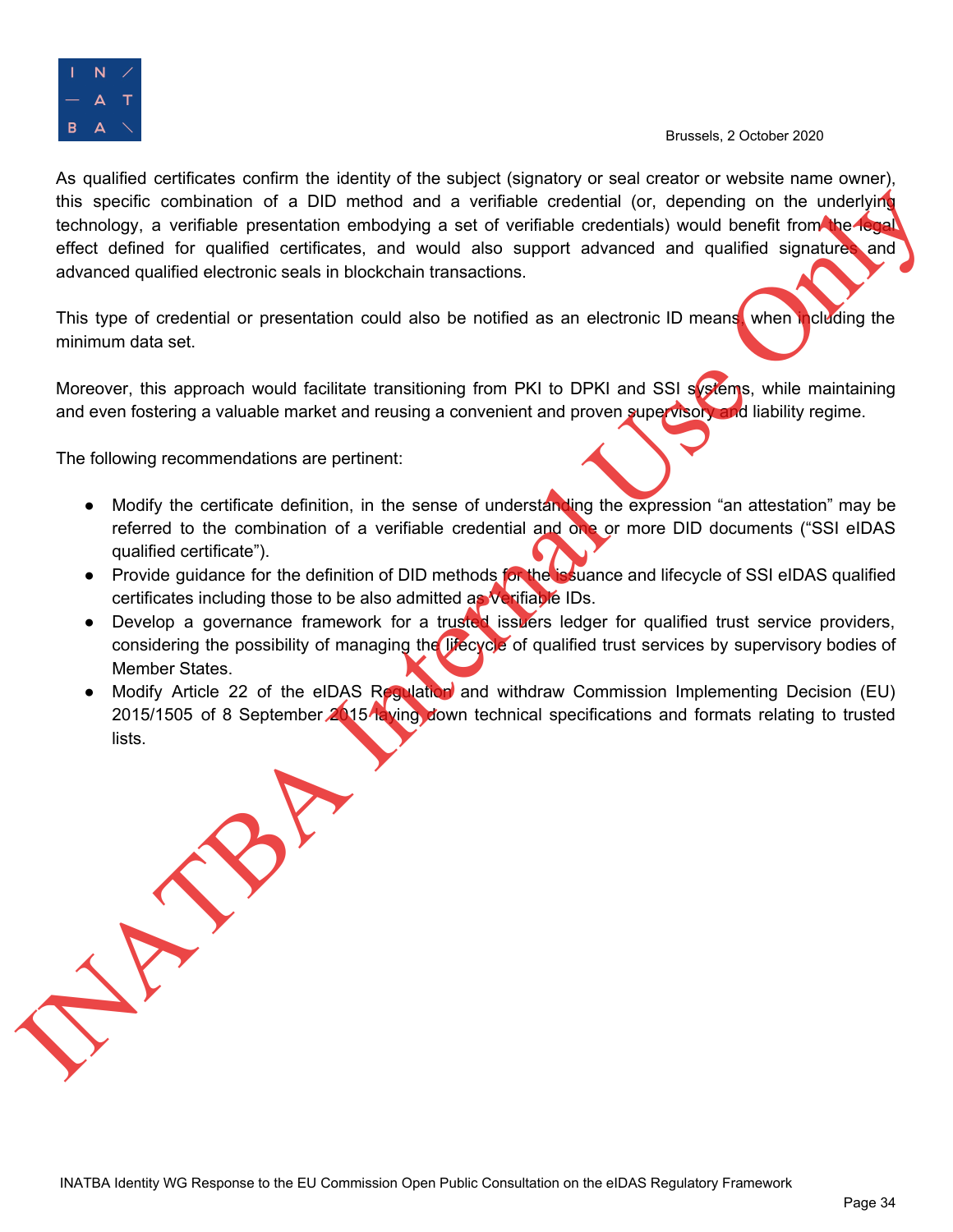

#### <span id="page-37-0"></span>**2. Regulate the issuance of Verifiable Attestations as a trust service**

As indicated in section 10.2 of the SSI eIDAS Legal Report, following the legal logic of qualified certificates deployed as a DID method plus a verifiable credential under specific rules, it could be possible to define a new trust service, oriented to the issuance of verifiable credentials containing identity attributes (other than foundational identity attributes contained in VCs issued as qualified certificates).

Main benefits include leveraging all the common rules, the supervisory framework and the liability model set up in Chapter III of the eIDAS Regulation (a legal trust anchor) for issuing identity attributes in a separated instrument (the Verifiable Credential).

If it is legally acceptable to issue a qualified X.509 certificate with additional attributes, under the liability regime of the current eIDAS Regulation, it should also be possible to issue these additional attributes in a separate artefact (the Verifiable Attestation). This could be implemented considering the qualified certificate (SSI eIDAS qualified certificate) is formed by a Verifiable ID and one or more Verifiable Attestations issued by the same entity, but Verifiable Attestations may also be issued to a subject that already has an SSI eIDAS qualified certificate. 2. Regulate the Islamited of the filadella Constantion as a three stock of equalities in the same of the same of the same in the same of the same in the same of the same of the same of the same of the same in the same of t

One of the foundational bases of SSI consider that identity is a social construct, formed by multiple relationships conforming a graph, that conform a wide conception of digital identity. In that view, it does fully make sense to promote that any entity issues verifiable credentials, especially if they are ensured by a legal regime.

A lot of cases exist where it is convenient to issue Verifiable Attestations as an independent trust service, such as customer due diligence evidential identity information, allowing the possibility of reusing the very costly Know Your Customer processes.

The adoption of this measure would increase the market size for EU qualified trust service providers, helping them compete in a global scale with other SSI network's trust models, requiring issuers to be authorised by the network's stewardships, preventing the risk to shifting dependency from trust anchor stores to decentralised networks trusted issuers registries.

On the other hand, this possibility could also facilitate natural and legal persons to share their Verifiable Attestation issued by qualified trust service providers (probably in collaboration with third parties) with public sector bodies. An example would be to share a bank account information contained in a Verifiable Attestation *i*th a public sector body, in a voluntary basis.

n case this qualified Verifiable Attestation has also been notified, then this credential would benefit from the legal benefit of that process.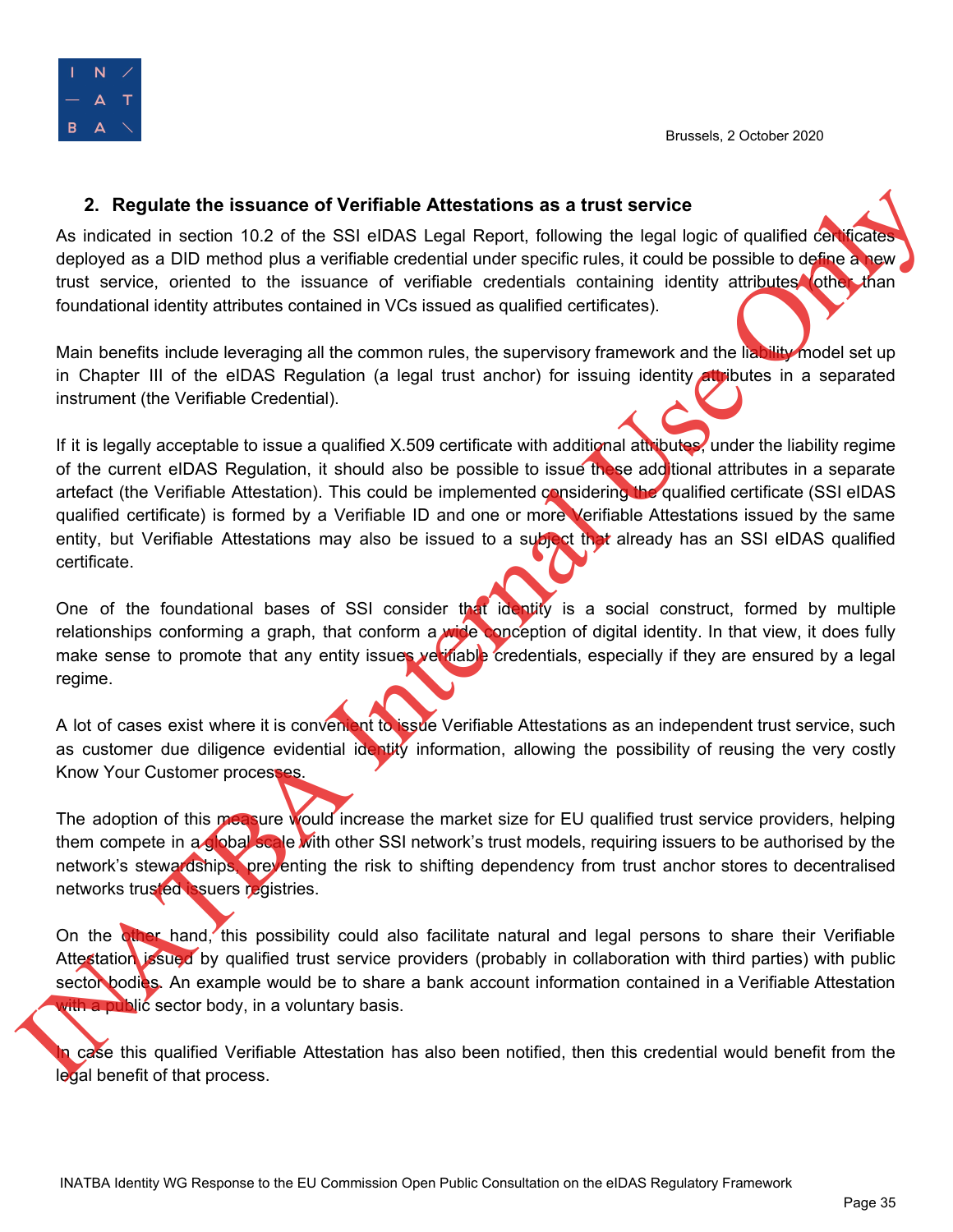

The following recommendations apply:

- Propose modifying Chapter III of the eIDAS Regulation with the necessary Articles to define regulate a new trust service, qualified and non-qualified, with respect to Verifiable Attestations. Propose modifying Chapter III of the eIDAS Regulation with the necessary Articles to depressed<br>ingulate a mew trust service, qualified or drom-qualified virth respect to Verified the Miterial Atlantations<br>Internal Use of t
	- Propose defining the legal effect of qualified Verifiable Attestations of presuming the authenticity of the identity attributes contained therein.
	- Create a specific admissibility and non-discrimination rule with respect to non-qualified Verifiable Attestations.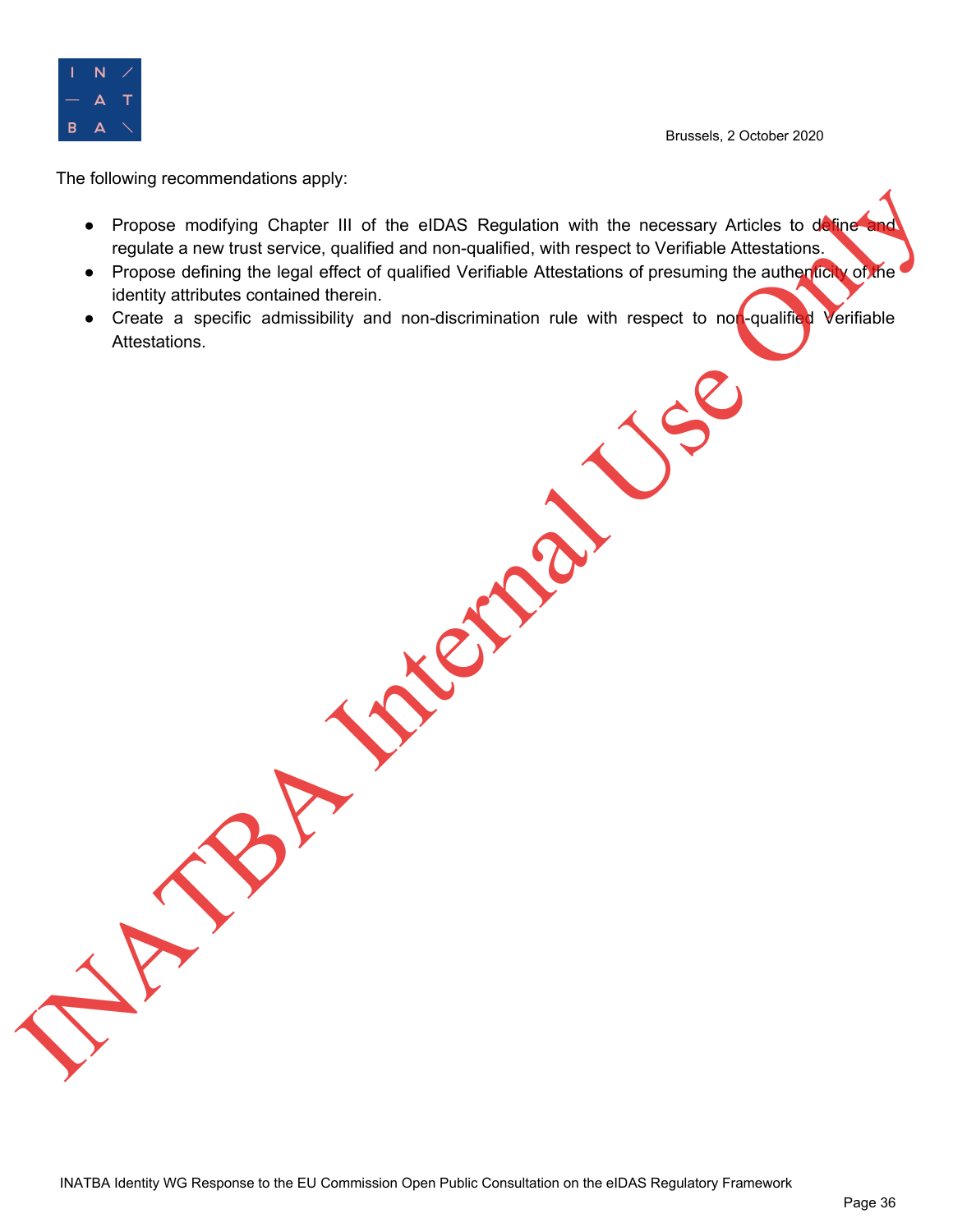



#### <span id="page-39-0"></span>**3. Regulate a specific type of DLT node as a trust service**

Finally, we may envision the possibility of extending the eIDAS Regulation to a specific trust service consisting on the operation of a specific type of node, for a specifically designed DLT, tailored for the generation of electronic evidences, as analysed in section 10.5 of the SSI eIDAS Legal report.

DLT providers own and operate one or more nodes within DLT systems and DLT networks. They agree to create/instantiate nodes, join networks, pay for, and handle legal agreements for joining the network. Even if these systems are said to be "trustless", in the sense of not needed a third party, they are still provided by someone, in many cases as an economic activity. The fact that they need to necessarily cooperate in the execution of the consensus algorithm (to name an example), does not mean they should not have legal obligations nor bear liability in case of damaging third parties, at least with respect to their functions, and regardless of other DLT systems roles, e.g. a DLT governor. Finally, we may emission be possiblely of extending the BIAS Regulation to a specific true series consisted to the operation of the control of the control of the control of the control of the control of the control of the

Currently, this service must be considered as an information society service, subject to the general provisions contained in Directive 2000/31/EC of the European Parliament and of the Council of 8 June 2000 on certain legal aspects of information society services, in particular electronic commerce, in the Internal Market ('Directive on electronic commerce'), as implemented in national legislation, and thus, any service provider in a DLT system will need to comply with the corresponding legal requirements, as applicable. And in case, any entity acting in a DLT system that produce any damaged to a third party is subject to non-contractual liabilities.

The logic of any trust service in the eIDAS regulation, especially those that are subject to qualification, is to determine a set of rules to ensure its trustworthiness, in view of defining a specific legal effect for it, or to ensure legal certainty and consumer protection.

This legal logic is perfectly applicable to the provision of services in a DLT, with some adjustments. For instance, qualification should be granted for each DLT node forming the network, with a minimum number of them, according to the DLT governance framework set up (for instance, before launching the genesis block).

The advantage of this approach is that it would allow setting up a series of legal requirements aimed to deploy distributed networks that balance the public/legitimate interest in the legal certainty of electronic evidences, with the rights and expectations of all parties.

Thus, as DLT networks provide many of the core services for applications, this legal framework could foster the availability of baseline services on top of which other services would be reliably deployed (namely, identity and signature/seal services, timestamping services or electronic registered delivery services).

Regulation would cover aspects such as governance and consensus models, time synchronization, crypto security, software certification, then need to get an administrative authorisation to make a fork, etc., but also legal limits to anonymity and some privacy rights, such as right to modification or right to erasure, attending to the final purpose of these specific DLT networks, which is to provide trust to transactions.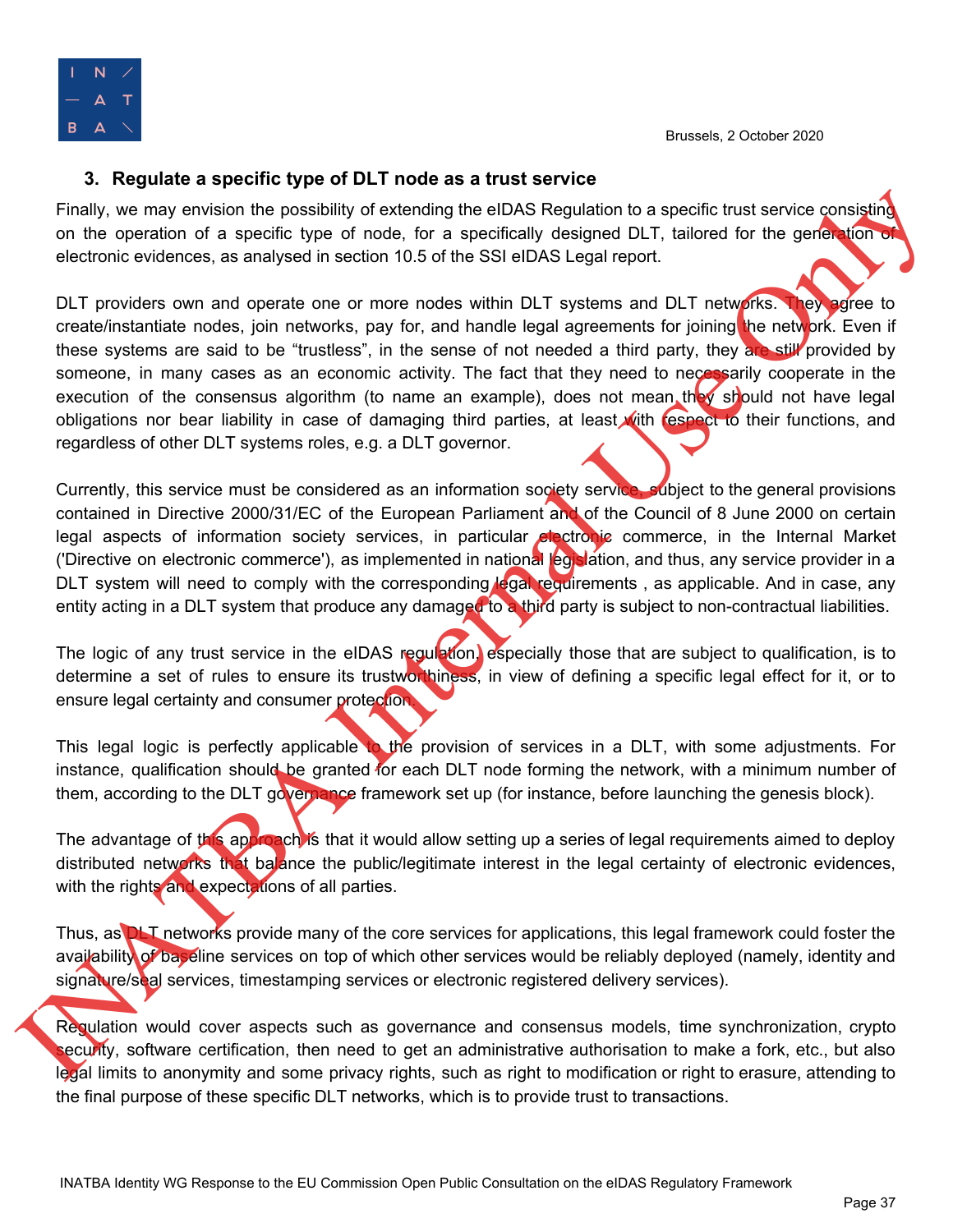

The following recommendations may be considered:

- Propose modifying Chapter III of the eIDAS Regulation with the necessary Articles to define regulate a new trust service, qualified and non-qualified, with respect to DLT systems addressed to consumers. Propose modifying Chapter III of the eIDAS Regulator with the necessary Articles to determine the mew trust service, qualified and non-qualified with respect to DLT systems actions to possible the consider imposing balance
	- Consider imposing balanced limitations of privacy rights when using qualified DLT systems trust service, attending to the public interest in electronic evidence registered to provide legal certainty.